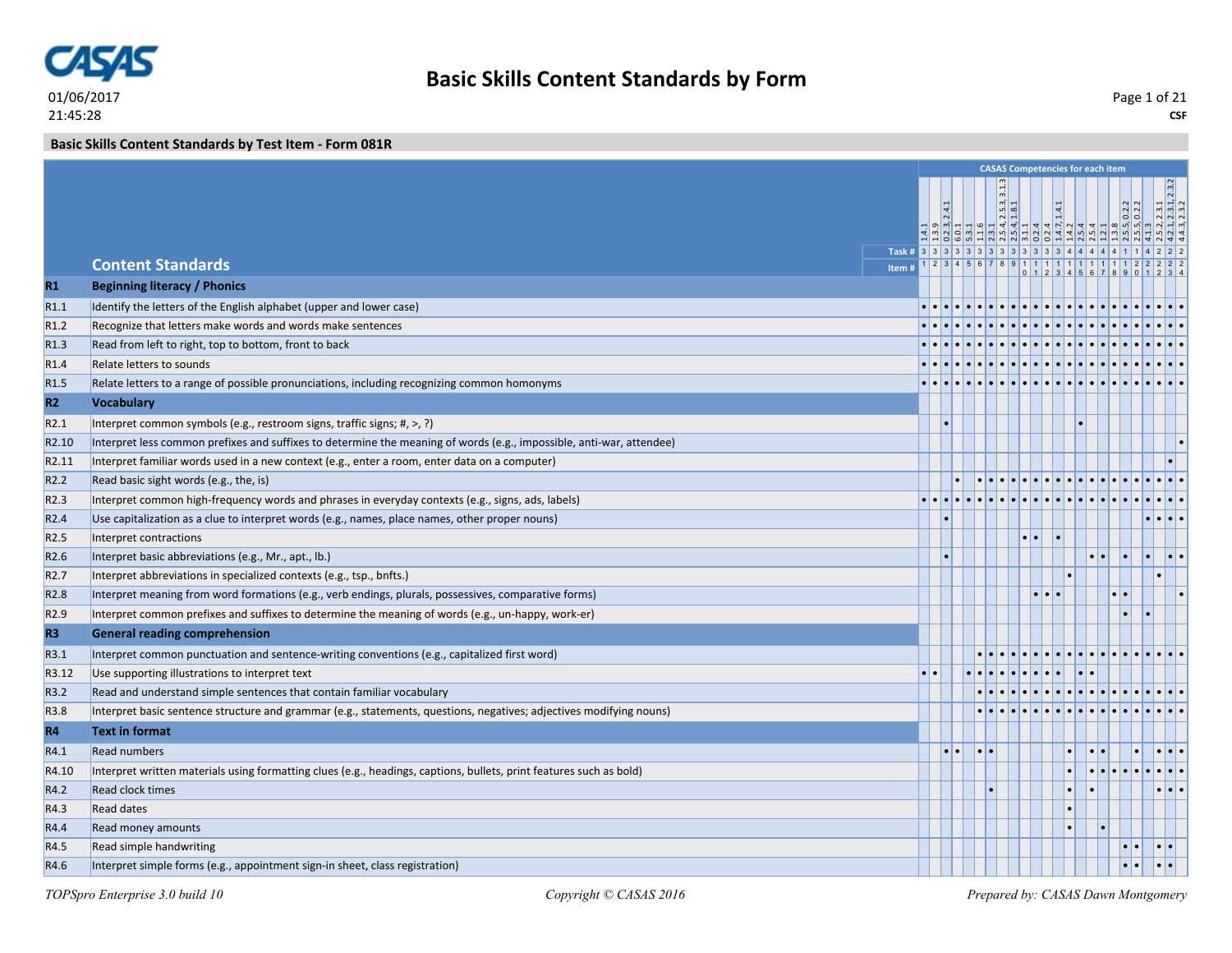

**CSF** Page 2 of 21

#### **Basic Skills Content Standards by Test Item - Form 081R**

|                  |                                                                                                                               |        |  | <b>CASAS Competencies for each item</b>                |  |  |       |                                 |       |
|------------------|-------------------------------------------------------------------------------------------------------------------------------|--------|--|--------------------------------------------------------|--|--|-------|---------------------------------|-------|
|                  |                                                                                                                               |        |  | $\frac{1}{3}$<br>$ \vec{m} $ –<br>lun od<br>$\sqrt{2}$ |  |  | 0.2.2 |                                 | 2.3.2 |
|                  |                                                                                                                               |        |  |                                                        |  |  |       |                                 |       |
|                  |                                                                                                                               | Task # |  |                                                        |  |  |       |                                 |       |
|                  | <b>Content Standards</b>                                                                                                      | Item   |  |                                                        |  |  |       |                                 |       |
| R4.7             | Interpret complex forms (e.g., rental, insurance, pay statements)                                                             |        |  |                                                        |  |  |       |                                 |       |
| R4.8             | Interpret information in charts and tables (e.g., bus schedules)                                                              |        |  |                                                        |  |  |       | $  \bullet   \bullet   \bullet$ |       |
| <b>R5</b>        | <b>Reference materials</b>                                                                                                    |        |  |                                                        |  |  |       |                                 |       |
| R5.1             | Find a word or number in an alphabetical, numeric, or other ordered listing (e.g., telephone directory, list of part numbers) |        |  |                                                        |  |  |       |                                 |       |
| <b>R6</b>        | <b>Reading strategies</b>                                                                                                     |        |  |                                                        |  |  |       |                                 |       |
| R6.1             | Predict the content of a text from title, pictures, type of material                                                          |        |  |                                                        |  |  |       | .                               |       |
| R <sub>6.2</sub> | Scan simple text (e.g., ads, schedules, forms, paragraphs) to find specific information                                       |        |  |                                                        |  |  |       | .                               |       |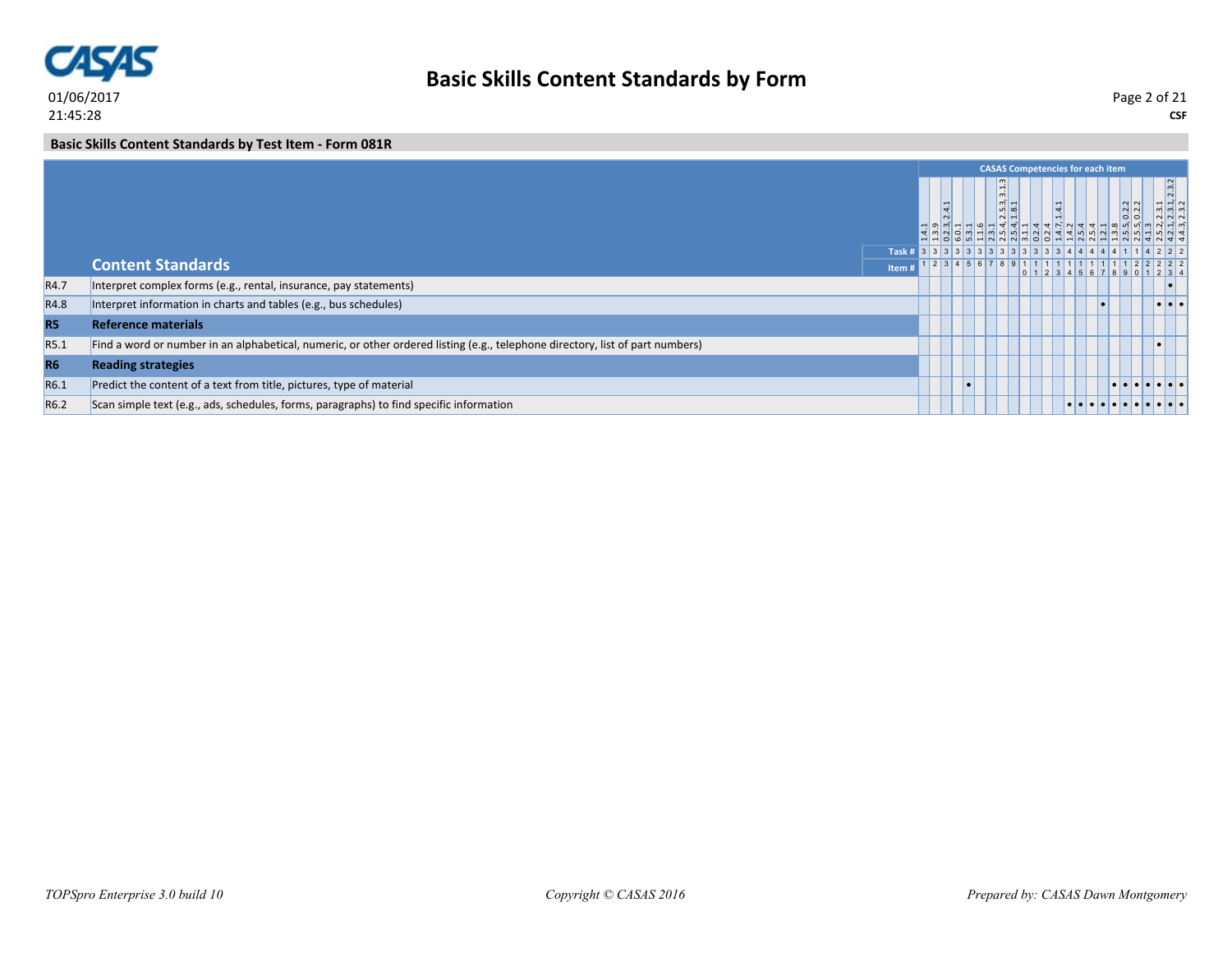

**Basic Skills Content Standards by Test Item - Form 081RX**

|                   |                                                                                                                            |  |                       |                                   |               | <b>CASAS Competencies for each item</b> |  |  |  |
|-------------------|----------------------------------------------------------------------------------------------------------------------------|--|-----------------------|-----------------------------------|---------------|-----------------------------------------|--|--|--|
|                   |                                                                                                                            |  |                       |                                   |               |                                         |  |  |  |
|                   |                                                                                                                            |  | $\frac{2.3.2}{0.2.1}$ |                                   |               |                                         |  |  |  |
|                   |                                                                                                                            |  | ∞   ပြဲ   ကဲ          |                                   |               |                                         |  |  |  |
|                   | Task # 4 4 4 4 3 3 4 2 2 2 3 3 2 2 2 4 4 4                                                                                 |  |                       |                                   |               |                                         |  |  |  |
|                   | <b>Content Standards</b><br>Item#                                                                                          |  |                       |                                   |               |                                         |  |  |  |
| R1                | <b>Beginning literacy / Phonics</b>                                                                                        |  |                       |                                   |               |                                         |  |  |  |
| R1.1              | Identify the letters of the English alphabet (upper and lower case)                                                        |  |                       |                                   |               |                                         |  |  |  |
| R1.2              | Recognize that letters make words and words make sentences                                                                 |  |                       |                                   |               |                                         |  |  |  |
| R1.3              | Read from left to right, top to bottom, front to back                                                                      |  |                       |                                   |               |                                         |  |  |  |
| R1.4              | Relate letters to sounds                                                                                                   |  |                       |                                   |               |                                         |  |  |  |
| R <sub>1.5</sub>  | Relate letters to a range of possible pronunciations, including recognizing common homonyms                                |  |                       |                                   |               |                                         |  |  |  |
| R2                | <b>Vocabulary</b>                                                                                                          |  |                       |                                   |               |                                         |  |  |  |
| R2.1              | Interpret common symbols (e.g., restroom signs, traffic signs; #, >, ?)                                                    |  |                       |                                   |               | $\cdot \cdot$                           |  |  |  |
| R <sub>2.10</sub> | Interpret less common prefixes and suffixes to determine the meaning of words (e.g., impossible, anti-war, attendee)       |  |                       |                                   |               |                                         |  |  |  |
| R <sub>2.11</sub> | Interpret familiar words used in a new context (e.g., enter a room, enter data on a computer)                              |  |                       |                                   |               |                                         |  |  |  |
| R <sub>2.12</sub> | Interpret specialized vocabulary in context (e.g., consumer, work, field of interest)                                      |  |                       |                                   |               |                                         |  |  |  |
| R <sub>2.2</sub>  | Read basic sight words (e.g., the, is)                                                                                     |  |                       |                                   |               |                                         |  |  |  |
| R <sub>2.3</sub>  | Interpret common high-frequency words and phrases in everyday contexts (e.g., signs, ads, labels)                          |  |                       |                                   |               |                                         |  |  |  |
| R <sub>2.4</sub>  | Use capitalization as a clue to interpret words (e.g., names, place names, other proper nouns)                             |  |                       | $  \bullet   \bullet   \bullet  $ |               |                                         |  |  |  |
| R <sub>2.5</sub>  | Interpret contractions                                                                                                     |  |                       |                                   |               |                                         |  |  |  |
| R2.6              | Interpret basic abbreviations (e.g., Mr., apt., lb.)                                                                       |  |                       |                                   |               |                                         |  |  |  |
| R <sub>2.7</sub>  | Interpret abbreviations in specialized contexts (e.g., tsp., bnfts.)                                                       |  |                       |                                   |               |                                         |  |  |  |
| R <sub>2.8</sub>  | Interpret meaning from word formations (e.g., verb endings, plurals, possessives, comparative forms)                       |  |                       |                                   |               |                                         |  |  |  |
| R <sub>2.9</sub>  | Interpret common prefixes and suffixes to determine the meaning of words (e.g., un-happy, work-er)                         |  |                       |                                   |               |                                         |  |  |  |
| R3                | <b>General reading comprehension</b>                                                                                       |  |                       |                                   |               |                                         |  |  |  |
| R3.1              | Interpret common punctuation and sentence-writing conventions (e.g., capitalized first word)                               |  |                       |                                   |               |                                         |  |  |  |
| R3.10             | Follow pronoun references within a text (e.g., Ms. Smith she; This is important.)                                          |  |                       |                                   | $\cdot \cdot$ |                                         |  |  |  |
| R3.11             | Make connections between related information across different sections of a text                                           |  |                       |                                   |               |                                         |  |  |  |
| R3.12             | Use supporting illustrations to interpret text                                                                             |  |                       |                                   |               |                                         |  |  |  |
| R3.14             | Interpret signal words as clues to the organization and content of a text (e.g., first then; however; it's important that) |  |                       |                                   |               |                                         |  |  |  |
| R3.2              | Read and understand simple sentences that contain familiar vocabulary                                                      |  |                       |                                   |               |                                         |  |  |  |
| R3.3              | Read and understand simple texts on familiar topics (e.g., short narratives, basic consumer materials)                     |  |                       |                                   |               |                                         |  |  |  |
| R3.8              | Interpret basic sentence structure and grammar (e.g., statements, questions, negatives; adjectives modifying nouns)        |  |                       |                                   |               |                                         |  |  |  |
| <b>R4</b>         | <b>Text in format</b>                                                                                                      |  |                       |                                   |               |                                         |  |  |  |
| R4.1              | <b>Read numbers</b>                                                                                                        |  |                       |                                   |               |                                         |  |  |  |
| R4.10             | Interpret written materials using formatting clues (e.g., headings, captions, bullets, print features such as bold)        |  |                       |                                   |               |                                         |  |  |  |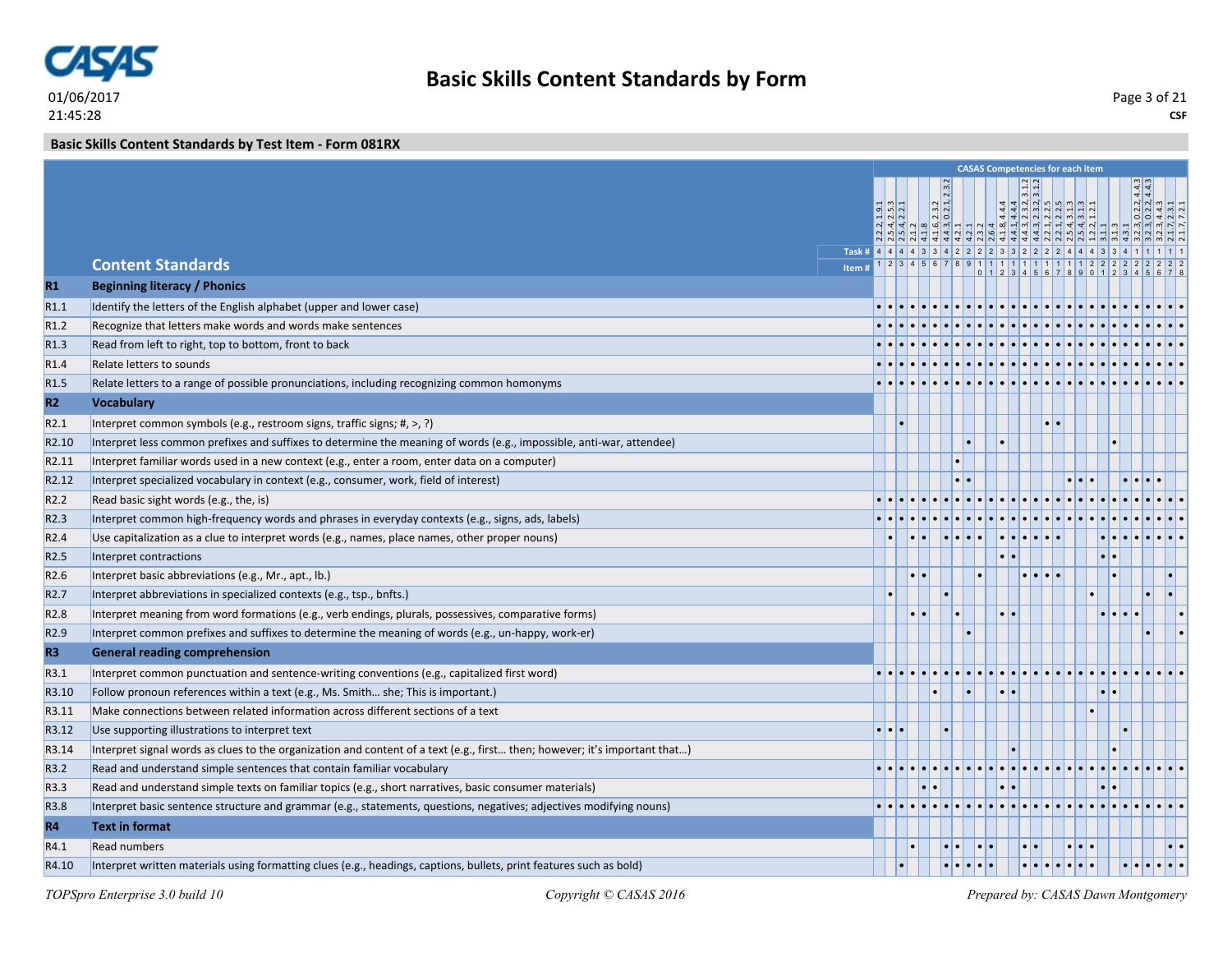

**CSF** Page 4 of 21

**Basic Skills Content Standards by Test Item - Form 081RX**

|                |                                                                                                                               |                                                               |                  |                                                                                                                                                                           |                  |  |                           |           | <b>CASAS Competencies for each item</b>                      |                    |                                                     |                         |
|----------------|-------------------------------------------------------------------------------------------------------------------------------|---------------------------------------------------------------|------------------|---------------------------------------------------------------------------------------------------------------------------------------------------------------------------|------------------|--|---------------------------|-----------|--------------------------------------------------------------|--------------------|-----------------------------------------------------|-------------------------|
|                |                                                                                                                               |                                                               |                  | $\begin{array}{c c}\n\ddots & 2 & 2 & 1 \\ \hline\n4 & 2 & 3 & 2 \\ \hline\n0 & 0 & 2 & 3 & 2 \\ \hline\n0 & 0 & 2 & 1 & 1 \\ \hline\n1 & 1 & 0 & 4 & 4 & 4\n\end{array}$ |                  |  | $\frac{1}{2}$<br>$m \sim$ |           | $444\n-232\n-232\n-244\n-232\n-244\n-252\n-252\n-262\n-2723$ | $4.4.3$<br>$4.4.3$ |                                                     |                         |
|                |                                                                                                                               |                                                               |                  |                                                                                                                                                                           |                  |  |                           |           |                                                              |                    |                                                     |                         |
|                | <b>Content Standards</b>                                                                                                      | Task # 4 4 4 4 3 3 4 2 2 2 3 3 2 2 2 2 4 4 4 3 3 4 1<br>Item# |                  |                                                                                                                                                                           |                  |  |                           |           |                                                              |                    | 5 6 7 8                                             |                         |
| R4.2           | Read clock times                                                                                                              |                                                               |                  |                                                                                                                                                                           |                  |  |                           |           |                                                              |                    |                                                     | $  \bullet   \bullet  $ |
| R4.3           | <b>Read dates</b>                                                                                                             |                                                               |                  |                                                                                                                                                                           | $\cdot$ $\cdot$  |  | $\bullet\bullet$          |           |                                                              |                    |                                                     | $  \cdot   \cdot  $     |
| R4.4           | Read money amounts                                                                                                            |                                                               |                  |                                                                                                                                                                           |                  |  |                           |           |                                                              |                    |                                                     |                         |
| R4.5           | Read simple handwriting                                                                                                       |                                                               |                  |                                                                                                                                                                           |                  |  |                           |           |                                                              |                    | $  \bullet   \bullet   \bullet   \bullet  $         |                         |
| R4.6           | Interpret simple forms (e.g., appointment sign-in sheet, class registration)                                                  |                                                               |                  |                                                                                                                                                                           |                  |  |                           |           |                                                              |                    | $  \bullet   \bullet   \bullet   \bullet  $         |                         |
| R4.7           | Interpret complex forms (e.g., rental, insurance, pay statements)                                                             |                                                               |                  |                                                                                                                                                                           | $\bullet\bullet$ |  |                           |           |                                                              |                    |                                                     |                         |
| R4.8           | Interpret information in charts and tables (e.g., bus schedules)                                                              |                                                               |                  |                                                                                                                                                                           | $\bullet$        |  | $  \bullet   \bullet  $   |           | $\bullet\bullet$                                             |                    |                                                     |                         |
| R4.9           | Interpret maps, diagrams, and graphs                                                                                          |                                                               |                  |                                                                                                                                                                           |                  |  |                           | $\bullet$ |                                                              |                    |                                                     |                         |
| <b>R5</b>      | <b>Reference materials</b>                                                                                                    |                                                               |                  |                                                                                                                                                                           |                  |  |                           |           |                                                              |                    |                                                     |                         |
| R5.1           | Find a word or number in an alphabetical, numeric, or other ordered listing (e.g., telephone directory, list of part numbers) |                                                               |                  |                                                                                                                                                                           |                  |  |                           |           |                                                              |                    |                                                     |                         |
| R <sub>6</sub> | <b>Reading strategies</b>                                                                                                     |                                                               |                  |                                                                                                                                                                           |                  |  |                           |           |                                                              |                    |                                                     |                         |
| R6.2           | Scan simple text (e.g., ads, schedules, forms, paragraphs) to find specific information                                       |                                                               | $\bullet\bullet$ | <u>a la la la la la la la la la</u>                                                                                                                                       |                  |  |                           |           | $\bullet\bullet\bullet\bullet$                               |                    | $  \bullet   \bullet   \bullet   \bullet   \bullet$ |                         |
| <b>R7</b>      | <b>Reading and thinking skills</b>                                                                                            |                                                               |                  |                                                                                                                                                                           |                  |  |                           |           |                                                              |                    |                                                     |                         |
| R7.4           | Determine the sequence of events in a simple narrative                                                                        |                                                               |                  |                                                                                                                                                                           |                  |  |                           |           |                                                              |                    |                                                     |                         |
| R7.8           | Make inferences and draw conclusions from simple text                                                                         |                                                               |                  |                                                                                                                                                                           |                  |  |                           |           |                                                              |                    |                                                     |                         |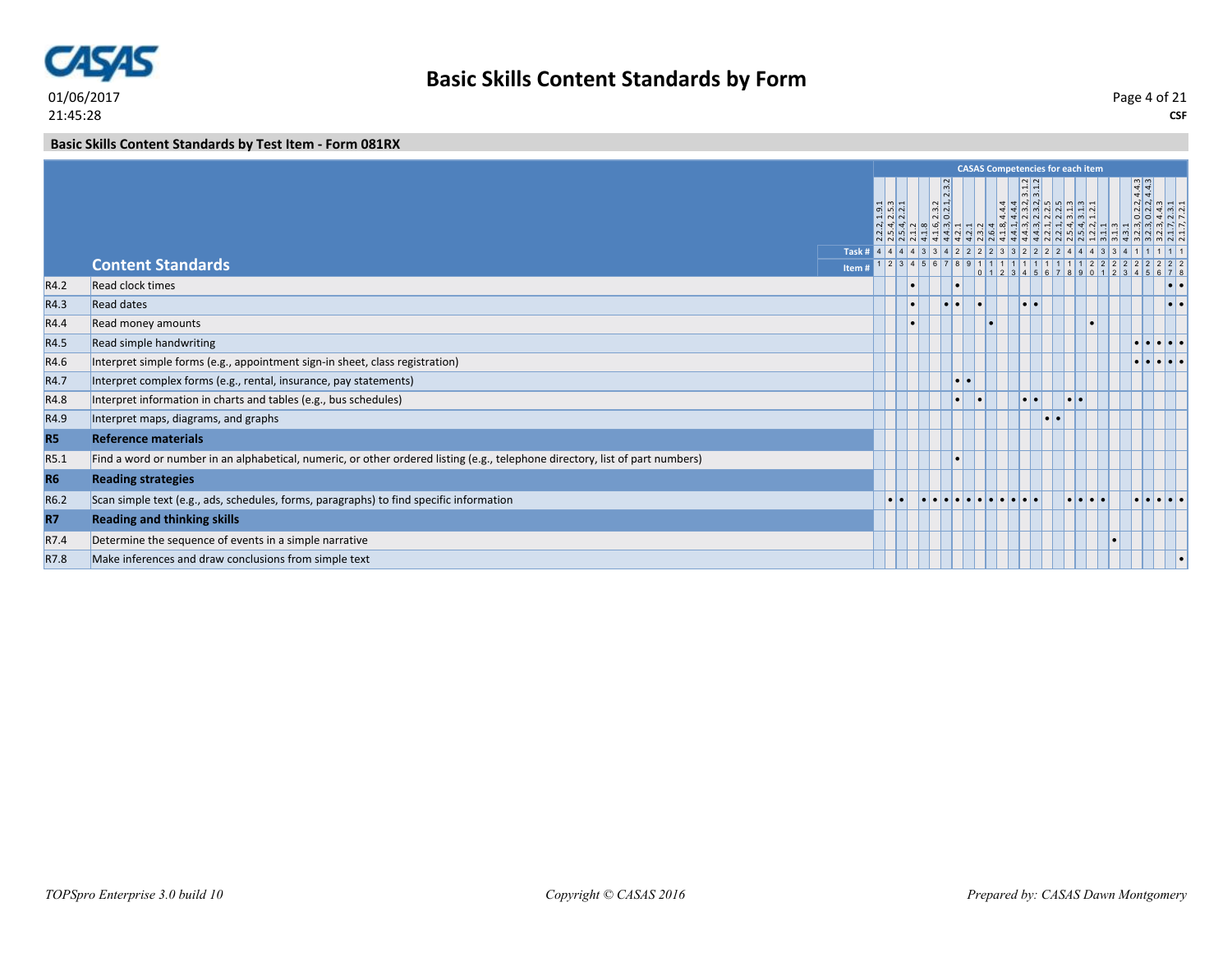

**Basic Skills Content Standards by Test Item - Form 082R**

|                  |                                                                                                                     |   |  |                  |                       | <b>CASAS Competencies for each item</b> |                     |                                                                                                                                             |       |                       |                     |
|------------------|---------------------------------------------------------------------------------------------------------------------|---|--|------------------|-----------------------|-----------------------------------------|---------------------|---------------------------------------------------------------------------------------------------------------------------------------------|-------|-----------------------|---------------------|
|                  |                                                                                                                     |   |  |                  | $\frac{2.5.5}{1.8.1}$ |                                         | $\frac{14.1}{14.1}$ | $\frac{1}{2}$ $\frac{1}{2}$ $\frac{1}{2}$ $\frac{1}{2}$ $\frac{1}{2}$ $\frac{1}{2}$ $\frac{1}{2}$ $\frac{1}{2}$ $\frac{1}{2}$ $\frac{1}{2}$ | 1.4.1 |                       |                     |
|                  | Task # 3 3 3 3 3 3 3 3 3 3 3 3 4 4 4 4 4 4                                                                          |   |  |                  |                       |                                         |                     |                                                                                                                                             |       |                       |                     |
|                  | <b>Content Standards</b><br>Item#                                                                                   |   |  |                  |                       | 1 2 3 4 5 6 7 8 9 1 1 1 1 1 1 1 1       |                     |                                                                                                                                             |       |                       |                     |
| $R1$             | <b>Beginning literacy / Phonics</b>                                                                                 |   |  |                  |                       |                                         |                     |                                                                                                                                             |       |                       |                     |
| R1.1             | Identify the letters of the English alphabet (upper and lower case)                                                 |   |  |                  |                       |                                         |                     |                                                                                                                                             |       |                       |                     |
| R <sub>1.2</sub> | Recognize that letters make words and words make sentences                                                          |   |  |                  |                       |                                         |                     |                                                                                                                                             |       |                       |                     |
| R1.3             | Read from left to right, top to bottom, front to back                                                               |   |  |                  |                       |                                         |                     |                                                                                                                                             |       |                       |                     |
| R <sub>1.4</sub> | Relate letters to sounds                                                                                            |   |  |                  |                       |                                         |                     |                                                                                                                                             |       |                       |                     |
| R <sub>1.5</sub> | Relate letters to a range of possible pronunciations, including recognizing common homonyms                         |   |  |                  |                       |                                         |                     |                                                                                                                                             |       |                       |                     |
| R2               | <b>Vocabulary</b>                                                                                                   |   |  |                  |                       |                                         |                     |                                                                                                                                             |       |                       |                     |
| R2.1             | Interpret common symbols (e.g., restroom signs, traffic signs; #, >, ?)                                             |   |  |                  |                       |                                         |                     |                                                                                                                                             |       |                       |                     |
| R2.11            | Interpret familiar words used in a new context (e.g., enter a room, enter data on a computer)                       |   |  |                  |                       |                                         |                     |                                                                                                                                             |       |                       |                     |
| R <sub>2.2</sub> | Read basic sight words (e.g., the, is)                                                                              |   |  |                  |                       |                                         |                     |                                                                                                                                             |       |                       |                     |
| R2.3             | Interpret common high-frequency words and phrases in everyday contexts (e.g., signs, ads, labels)                   |   |  |                  |                       |                                         |                     |                                                                                                                                             |       |                       |                     |
| R <sub>2.4</sub> | Use capitalization as a clue to interpret words (e.g., names, place names, other proper nouns)                      |   |  | $\bullet\bullet$ |                       |                                         |                     |                                                                                                                                             |       |                       |                     |
| R <sub>2.5</sub> | Interpret contractions                                                                                              |   |  |                  |                       | $\cdot \cdot \cdot$                     |                     |                                                                                                                                             |       |                       |                     |
| R <sub>2.6</sub> | Interpret basic abbreviations (e.g., Mr., apt., lb.)                                                                |   |  |                  |                       |                                         |                     |                                                                                                                                             |       |                       |                     |
| R <sub>2.7</sub> | Interpret abbreviations in specialized contexts (e.g., tsp., bnfts.)                                                |   |  |                  |                       |                                         | $\bullet$           |                                                                                                                                             |       |                       |                     |
| R <sub>2.8</sub> | Interpret meaning from word formations (e.g., verb endings, plurals, possessives, comparative forms)                |   |  |                  |                       |                                         | $\bullet$           |                                                                                                                                             |       | $  \bullet   \bullet$ |                     |
| R <sub>2.9</sub> | Interpret common prefixes and suffixes to determine the meaning of words (e.g., un-happy, work-er)                  |   |  |                  |                       |                                         |                     |                                                                                                                                             |       |                       |                     |
| R <sub>3</sub>   | <b>General reading comprehension</b>                                                                                |   |  |                  |                       |                                         |                     |                                                                                                                                             |       |                       |                     |
| R3.1             | Interpret common punctuation and sentence-writing conventions (e.g., capitalized first word)                        |   |  |                  |                       |                                         |                     |                                                                                                                                             |       |                       |                     |
| R3.12            | Use supporting illustrations to interpret text                                                                      | . |  |                  |                       |                                         |                     |                                                                                                                                             |       |                       |                     |
| R3.2             | Read and understand simple sentences that contain familiar vocabulary                                               |   |  |                  |                       |                                         |                     |                                                                                                                                             |       |                       |                     |
| R3.8             | Interpret basic sentence structure and grammar (e.g., statements, questions, negatives; adjectives modifying nouns) |   |  |                  |                       |                                         |                     |                                                                                                                                             |       |                       |                     |
| <b>R4</b>        | <b>Text in format</b>                                                                                               |   |  |                  |                       |                                         |                     |                                                                                                                                             |       |                       |                     |
| R4.1             | <b>Read numbers</b>                                                                                                 |   |  |                  |                       |                                         |                     |                                                                                                                                             |       |                       |                     |
| R4.10            | Interpret written materials using formatting clues (e.g., headings, captions, bullets, print features such as bold) |   |  |                  |                       |                                         |                     |                                                                                                                                             |       |                       |                     |
| R4.2             | <b>Read clock times</b>                                                                                             |   |  |                  |                       |                                         |                     |                                                                                                                                             |       |                       |                     |
| R4.4             | Read money amounts                                                                                                  |   |  |                  |                       |                                         |                     |                                                                                                                                             |       |                       |                     |
| R4.5             | Read simple handwriting                                                                                             |   |  |                  |                       |                                         |                     |                                                                                                                                             |       | $\bullet\bullet$      | $  \cdot   \cdot  $ |
| R4.6             | Interpret simple forms (e.g., appointment sign-in sheet, class registration)                                        |   |  |                  |                       |                                         |                     |                                                                                                                                             |       |                       | $ \cdot $ .         |
| R4.7             | Interpret complex forms (e.g., rental, insurance, pay statements)                                                   |   |  |                  |                       |                                         |                     |                                                                                                                                             |       |                       |                     |
| R4.8             | Interpret information in charts and tables (e.g., bus schedules)                                                    |   |  |                  |                       |                                         |                     |                                                                                                                                             |       |                       |                     |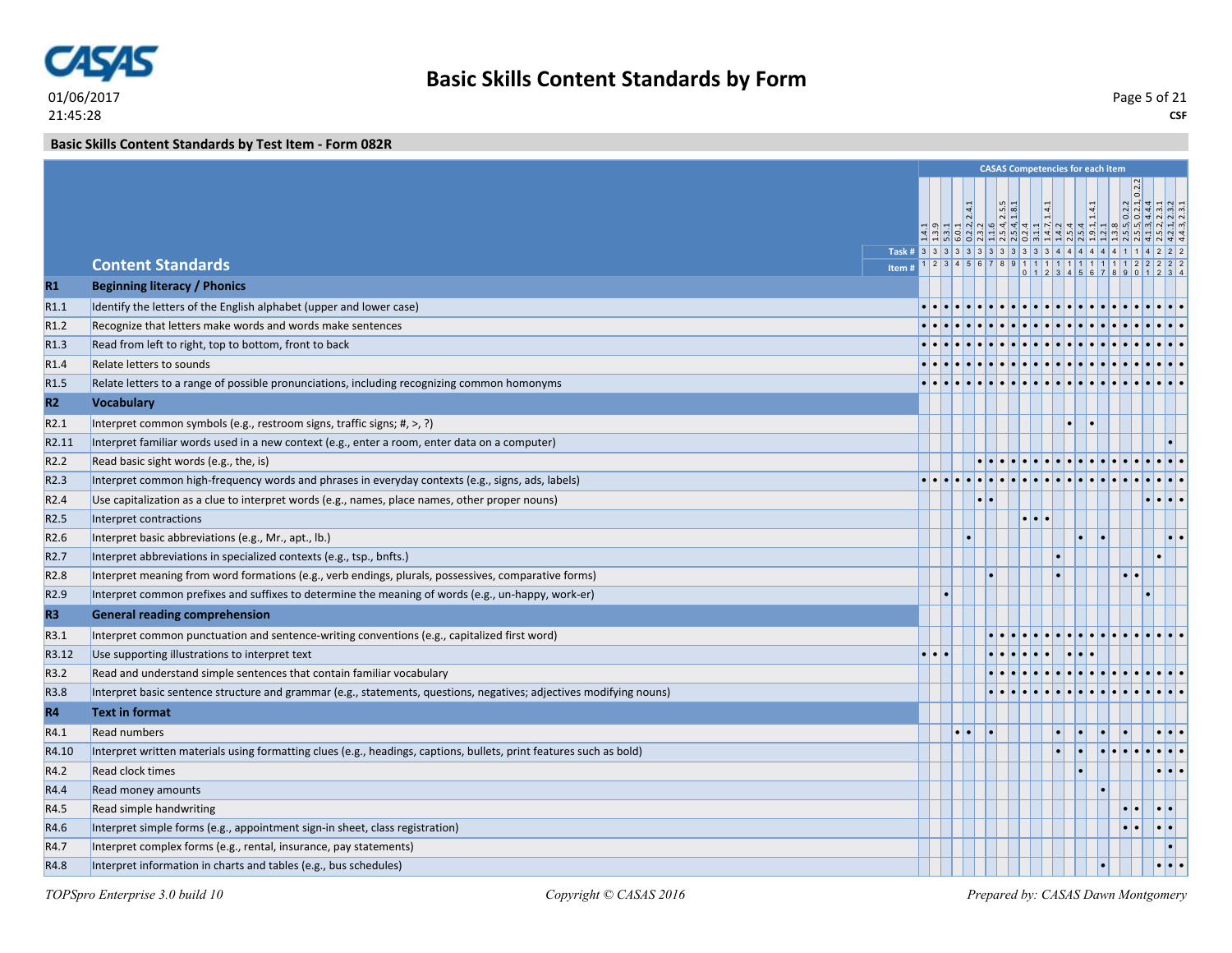

**Basic Skills Content Standards by Test Item - Form 082R**

|                  |                                                                                                                               |        |  |      | <b>CASAS Competencies for each item</b>             |            |  |                 |               |       |  |
|------------------|-------------------------------------------------------------------------------------------------------------------------------|--------|--|------|-----------------------------------------------------|------------|--|-----------------|---------------|-------|--|
|                  |                                                                                                                               |        |  | fall | $m -$<br>l un l ∞i                                  | $\ddot{ }$ |  |                 | $\frac{2}{2}$ |       |  |
|                  |                                                                                                                               | Task # |  |      | 3 3 3 3 3 3 3 3 3 3 3 3 3 3 3 3                     |            |  |                 |               | 14222 |  |
|                  | <b>Content Standards</b>                                                                                                      | Item   |  |      | 1 2 3 4 5 6 7 8 9 1 1 1 1 1 1 1 1 1 1 1 2 2 2 2 2 2 |            |  | 012345678901234 |               |       |  |
| <b>R5</b>        | <b>Reference materials</b>                                                                                                    |        |  |      |                                                     |            |  |                 |               |       |  |
| R5.1             | Find a word or number in an alphabetical, numeric, or other ordered listing (e.g., telephone directory, list of part numbers) |        |  |      |                                                     |            |  |                 |               |       |  |
| <b>R6</b>        | <b>Reading strategies</b>                                                                                                     |        |  |      |                                                     |            |  |                 |               |       |  |
| R6.1             | Predict the content of a text from title, pictures, type of material                                                          |        |  |      |                                                     |            |  |                 |               | .     |  |
| R <sub>6.2</sub> | Scan simple text (e.g., ads, schedules, forms, paragraphs) to find specific information                                       |        |  |      |                                                     | $\bullet$  |  |                 |               |       |  |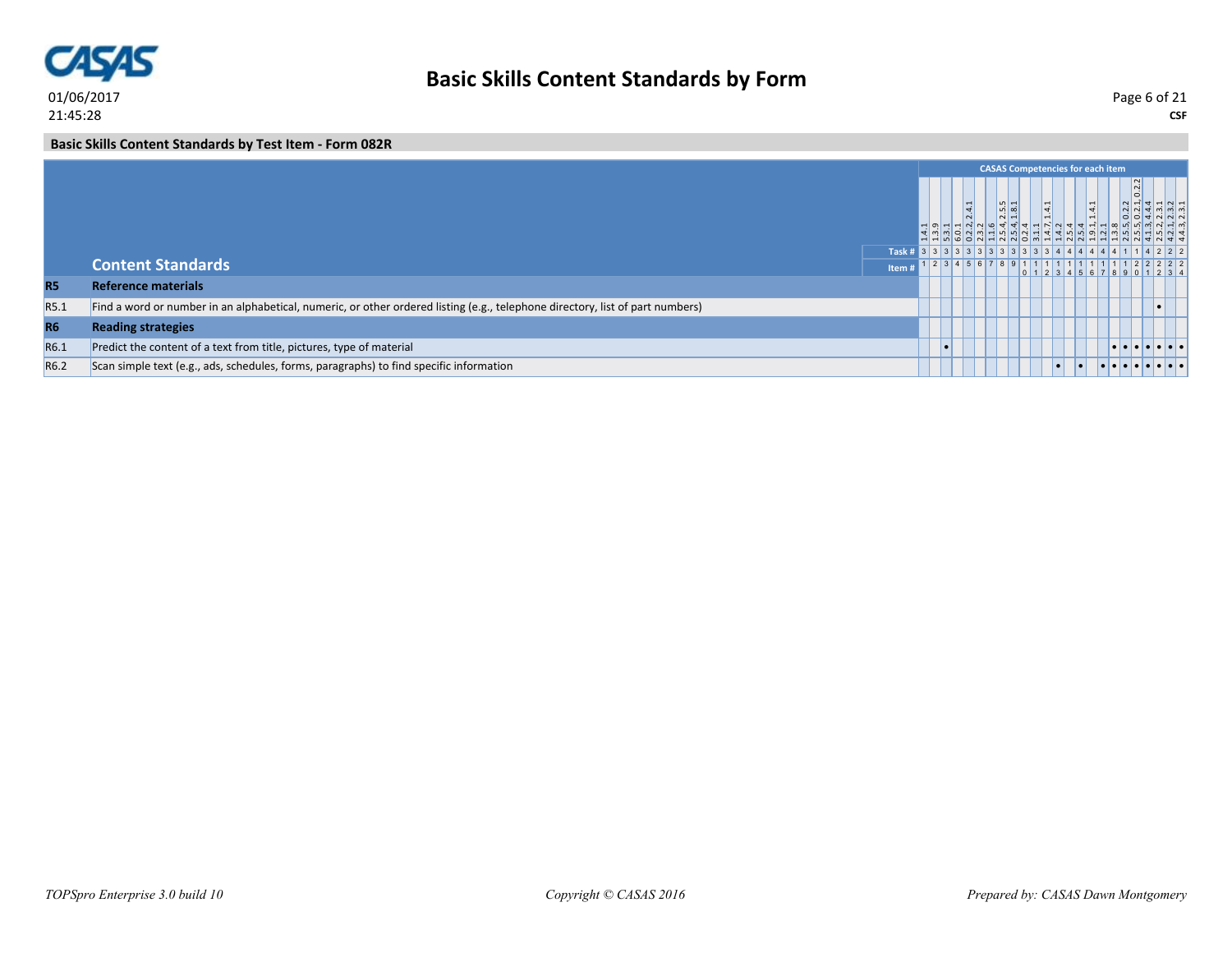

**Basic Skills Content Standards by Test Item - Form 082RX**

|                   |                                                                                                                            |                         |  |                       |  |           |  | <b>CASAS Competencies for each item</b>                                             |                                 |               |  |
|-------------------|----------------------------------------------------------------------------------------------------------------------------|-------------------------|--|-----------------------|--|-----------|--|-------------------------------------------------------------------------------------|---------------------------------|---------------|--|
|                   |                                                                                                                            |                         |  |                       |  |           |  |                                                                                     |                                 |               |  |
|                   |                                                                                                                            |                         |  |                       |  |           |  |                                                                                     |                                 |               |  |
|                   |                                                                                                                            |                         |  |                       |  |           |  |                                                                                     |                                 |               |  |
|                   | Task # 4 4 4 3 2 4 1 1 1 2 2 2 3 3 4 4 2 2 1 1                                                                             |                         |  |                       |  |           |  |                                                                                     |                                 |               |  |
|                   | <b>Content Standards</b><br>Item#                                                                                          |                         |  |                       |  |           |  | $1 \ 2 \ 3 \ 4 \ 5 \ 6 \ 7 \ 8 \ 9 \ 1 \ 1 \ 1 \ 1 \ 1 \ 1 \ 1 \ 1 \ 1 \ 1 \ 1 \ 2$ |                                 |               |  |
| R1                | <b>Beginning literacy / Phonics</b>                                                                                        |                         |  |                       |  |           |  |                                                                                     |                                 |               |  |
| R1.1              | Identify the letters of the English alphabet (upper and lower case)                                                        |                         |  |                       |  |           |  |                                                                                     |                                 |               |  |
| R <sub>1.2</sub>  | Recognize that letters make words and words make sentences                                                                 |                         |  |                       |  |           |  |                                                                                     |                                 |               |  |
| R1.3              | Read from left to right, top to bottom, front to back                                                                      |                         |  |                       |  |           |  |                                                                                     |                                 |               |  |
| R <sub>1.4</sub>  | Relate letters to sounds                                                                                                   |                         |  |                       |  |           |  |                                                                                     |                                 |               |  |
| R <sub>1.5</sub>  | Relate letters to a range of possible pronunciations, including recognizing common homonyms                                |                         |  |                       |  |           |  |                                                                                     |                                 |               |  |
| R2                | <b>Vocabulary</b>                                                                                                          |                         |  |                       |  |           |  |                                                                                     |                                 |               |  |
| R <sub>2.1</sub>  | Interpret common symbols (e.g., restroom signs, traffic signs; #, >, ?)                                                    | $\cdot$ $\cdot$ $\cdot$ |  |                       |  |           |  |                                                                                     |                                 |               |  |
| R <sub>2.12</sub> | Interpret specialized vocabulary in context (e.g., consumer, work, field of interest)                                      |                         |  |                       |  |           |  |                                                                                     |                                 |               |  |
| R <sub>2.2</sub>  | Read basic sight words (e.g., the, is)                                                                                     |                         |  |                       |  |           |  |                                                                                     |                                 |               |  |
| R <sub>2.3</sub>  | Interpret common high-frequency words and phrases in everyday contexts (e.g., signs, ads, labels)                          |                         |  |                       |  |           |  |                                                                                     |                                 |               |  |
| R <sub>2.4</sub>  | Use capitalization as a clue to interpret words (e.g., names, place names, other proper nouns)                             |                         |  |                       |  |           |  |                                                                                     |                                 |               |  |
| R <sub>2.5</sub>  | Interpret contractions                                                                                                     |                         |  |                       |  |           |  |                                                                                     |                                 |               |  |
| R <sub>2.6</sub>  | Interpret basic abbreviations (e.g., Mr., apt., lb.)                                                                       |                         |  |                       |  |           |  |                                                                                     | $  \bullet   \bullet   \bullet$ |               |  |
| R <sub>2.7</sub>  | Interpret abbreviations in specialized contexts (e.g., tsp., bnfts.)                                                       |                         |  | $  \bullet   \bullet$ |  |           |  |                                                                                     |                                 |               |  |
| R <sub>2.8</sub>  | Interpret meaning from word formations (e.g., verb endings, plurals, possessives, comparative forms)                       |                         |  |                       |  |           |  |                                                                                     |                                 | $\cdot \cdot$ |  |
| R <sub>2.9</sub>  | Interpret common prefixes and suffixes to determine the meaning of words (e.g., un-happy, work-er)                         |                         |  |                       |  |           |  |                                                                                     |                                 |               |  |
| R <sub>3</sub>    | <b>General reading comprehension</b>                                                                                       |                         |  |                       |  |           |  |                                                                                     |                                 |               |  |
| R3.1              | Interpret common punctuation and sentence-writing conventions (e.g., capitalized first word)                               |                         |  |                       |  |           |  |                                                                                     |                                 |               |  |
| R3.10             | Follow pronoun references within a text (e.g., Ms. Smith she; This is important.)                                          |                         |  |                       |  |           |  |                                                                                     |                                 |               |  |
| R3.12             | Use supporting illustrations to interpret text                                                                             |                         |  |                       |  |           |  |                                                                                     |                                 |               |  |
| R3.14             | Interpret signal words as clues to the organization and content of a text (e.g., first then; however; it's important that) |                         |  |                       |  |           |  |                                                                                     |                                 |               |  |
| R3.15             | Interpret idioms and collocations from context                                                                             |                         |  |                       |  |           |  |                                                                                     |                                 |               |  |
| R3.2              | Read and understand simple sentences that contain familiar vocabulary                                                      |                         |  |                       |  |           |  |                                                                                     |                                 |               |  |
| R3.3              | Read and understand simple texts on familiar topics (e.g., short narratives, basic consumer materials)                     |                         |  |                       |  |           |  |                                                                                     |                                 |               |  |
| R3.8              | Interpret basic sentence structure and grammar (e.g., statements, questions, negatives; adjectives modifying nouns)        |                         |  |                       |  |           |  |                                                                                     |                                 |               |  |
| <b>R4</b>         | <b>Text in format</b>                                                                                                      |                         |  |                       |  |           |  |                                                                                     |                                 |               |  |
| R4.1              | <b>Read numbers</b>                                                                                                        |                         |  |                       |  |           |  |                                                                                     |                                 |               |  |
| R4.10             | Interpret written materials using formatting clues (e.g., headings, captions, bullets, print features such as bold)        |                         |  |                       |  |           |  |                                                                                     |                                 |               |  |
| R4.2              | <b>Read clock times</b>                                                                                                    |                         |  |                       |  |           |  |                                                                                     |                                 |               |  |
| R4.3              | <b>Read dates</b>                                                                                                          |                         |  |                       |  | $\bullet$ |  |                                                                                     |                                 |               |  |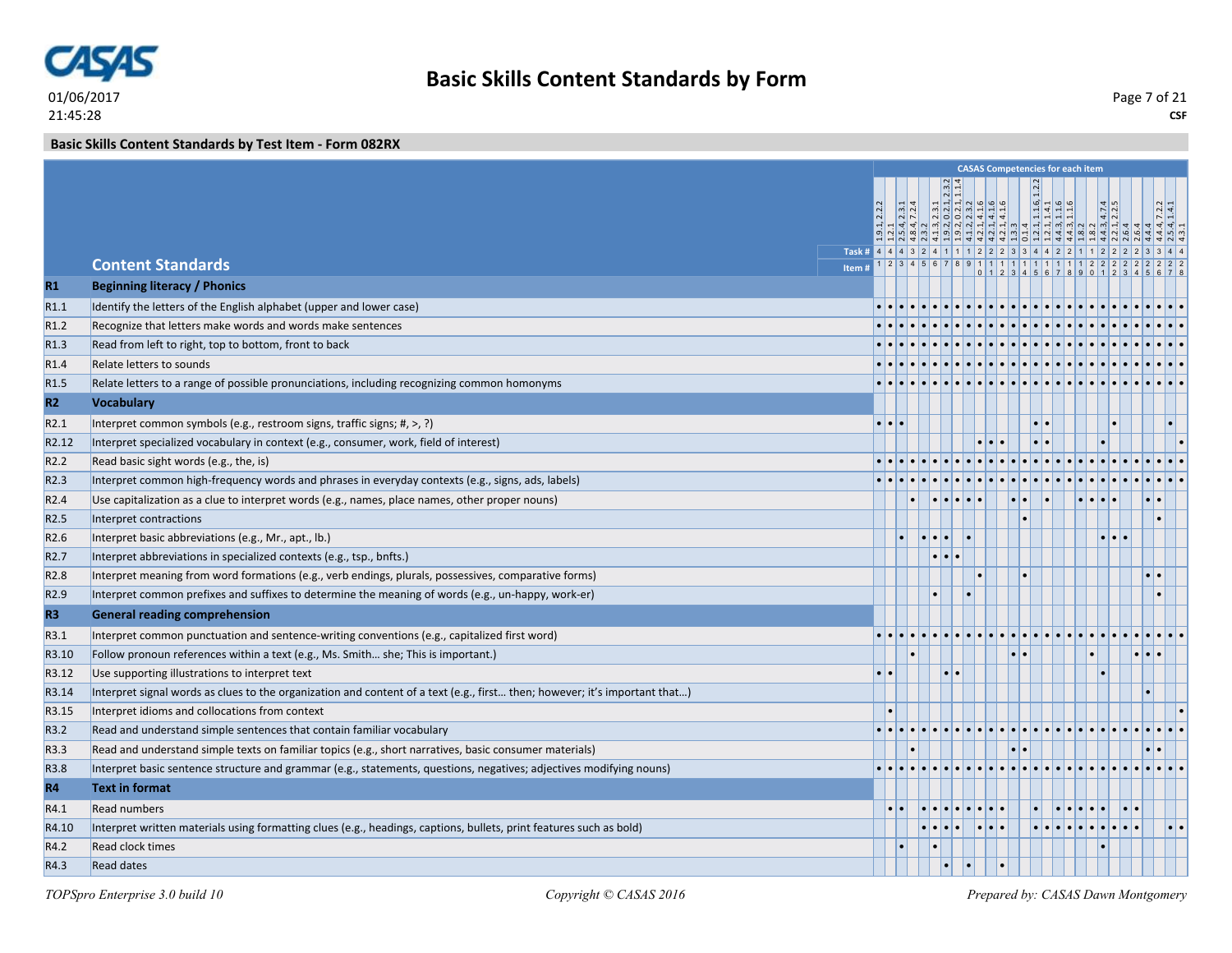

**Basic Skills Content Standards by Test Item - Form 082RX**

|                  |                                                                                                                |                  |               |                                   |                                 |  | <b>CASAS Competencies for each item</b>     |                         |                             |                         |                                                                              |
|------------------|----------------------------------------------------------------------------------------------------------------|------------------|---------------|-----------------------------------|---------------------------------|--|---------------------------------------------|-------------------------|-----------------------------|-------------------------|------------------------------------------------------------------------------|
|                  |                                                                                                                |                  | $\frac{3}{2}$ | $\frac{23}{11}$<br><u> 일어있습니다</u> | $ N $ $\circ$ $  \circ   \circ$ |  | $\frac{11.6}{11.1}$                         |                         | $4.7.\overline{4}$<br>2.2.5 |                         | $\frac{7.2.2}{1.4.1}$<br>a a 4 4 4 4 4 5 3 4 4 4 4 4 4 4 7 9 9 4 7 8 4 4 9 4 |
|                  | Task#                                                                                                          |                  |               |                                   |                                 |  |                                             |                         |                             |                         | 444324112223344221122223344                                                  |
|                  | <b>Content Standards</b><br>Item#                                                                              |                  |               | $12$ 3 4 5 6 7 8 9 1              |                                 |  |                                             |                         |                             |                         | 5678                                                                         |
| R4.4             | Read money amounts                                                                                             |                  |               |                                   | $  \bullet   \bullet$           |  |                                             |                         |                             | . .                     |                                                                              |
| R4.5             | Read simple handwriting                                                                                        |                  |               |                                   |                                 |  |                                             |                         |                             |                         |                                                                              |
| R4.6             | Interpret simple forms (e.g., appointment sign-in sheet, class registration)                                   |                  |               |                                   |                                 |  |                                             |                         |                             |                         |                                                                              |
| R4.7             | Interpret complex forms (e.g., rental, insurance, pay statements)                                              |                  |               |                                   | .                               |  |                                             | $  \bullet   \bullet$   |                             |                         |                                                                              |
| R4.8             | Interpret information in charts and tables (e.g., bus schedules)                                               |                  |               |                                   | .                               |  |                                             | $  \bullet   \bullet  $ | I • I                       | $  \bullet   \bullet$   |                                                                              |
| R4.9             | Interpret maps, diagrams, and graphs                                                                           |                  |               |                                   |                                 |  |                                             |                         |                             |                         |                                                                              |
| <b>R5</b>        | <b>Reference materials</b>                                                                                     |                  |               |                                   |                                 |  |                                             |                         |                             |                         |                                                                              |
| R5.3             | Locate information organized in groups or categories (e.g., in a department directory, catalog, on a web page) |                  |               |                                   |                                 |  |                                             |                         |                             | $  \bullet   \bullet  $ |                                                                              |
| <b>R6</b>        | <b>Reading strategies</b>                                                                                      |                  |               |                                   |                                 |  |                                             |                         |                             |                         |                                                                              |
| R6.1             | Predict the content of a text from title, pictures, type of material                                           |                  |               | <u>le le le le le le le</u>       |                                 |  | $  \bullet   \bullet   \bullet   \bullet  $ |                         | l o l                       | $  \bullet   \bullet$   |                                                                              |
| R <sub>6.2</sub> | Scan simple text (e.g., ads, schedules, forms, paragraphs) to find specific information                        | $\bullet\bullet$ |               |                                   |                                 |  |                                             |                         |                             |                         |                                                                              |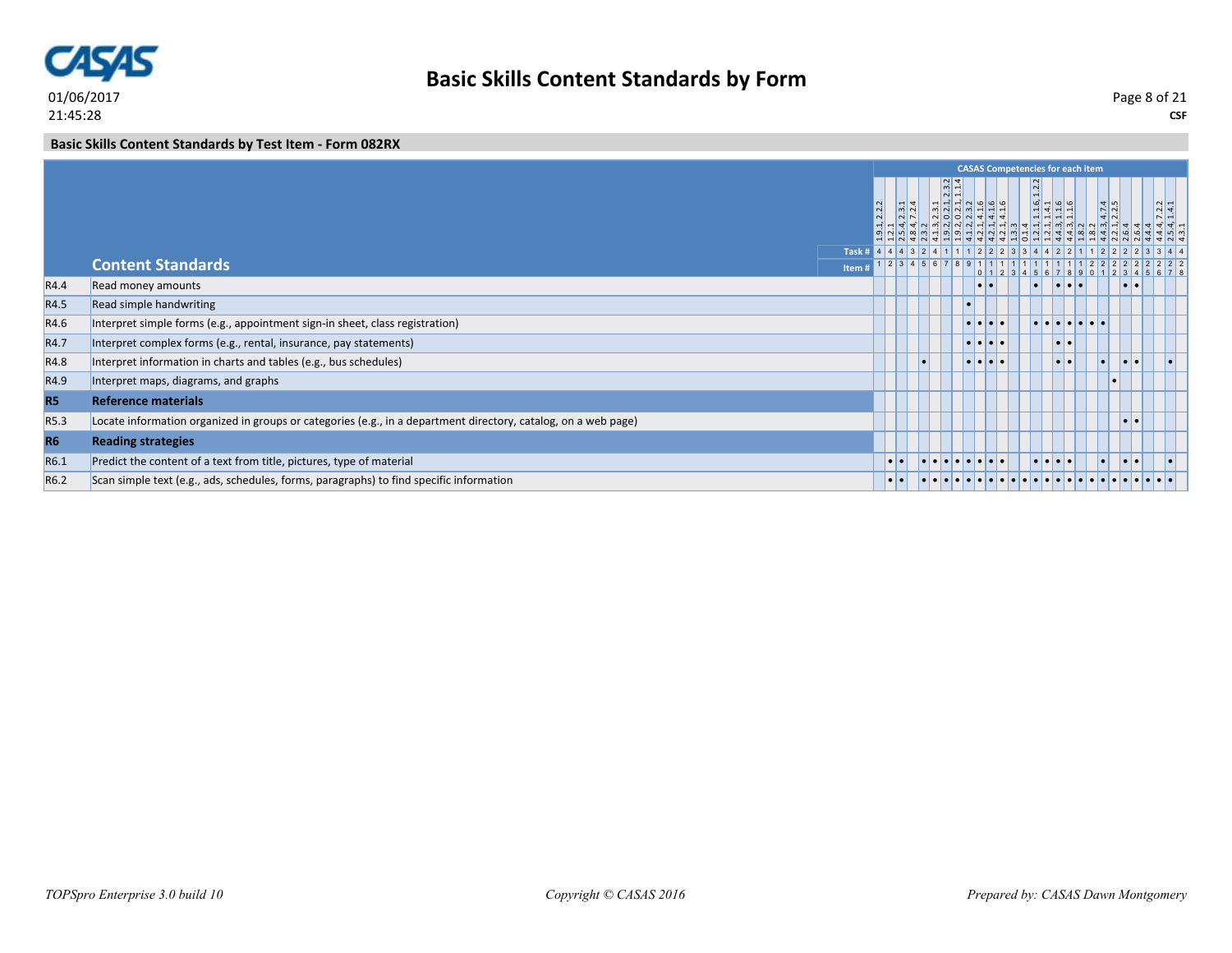

21:45:28

# **Basic Skills Content Standards by Form**

**CSF** Page 9 of 21

**Basic Skills Content Standards by Test Item - Form 083R**

|                                       |                                                                                                                                                                                                                       |                                                                        |                         |                       |  |                     |           |                         | <b>CASAS Competencies for each item</b> |                                                                                                                                                                                                                                                                                                     |  |                       |                       |
|---------------------------------------|-----------------------------------------------------------------------------------------------------------------------------------------------------------------------------------------------------------------------|------------------------------------------------------------------------|-------------------------|-----------------------|--|---------------------|-----------|-------------------------|-----------------------------------------|-----------------------------------------------------------------------------------------------------------------------------------------------------------------------------------------------------------------------------------------------------------------------------------------------------|--|-----------------------|-----------------------|
|                                       |                                                                                                                                                                                                                       |                                                                        |                         |                       |  |                     |           |                         |                                         |                                                                                                                                                                                                                                                                                                     |  |                       |                       |
|                                       |                                                                                                                                                                                                                       |                                                                        |                         | $\frac{2.3.2}{7.3.1}$ |  |                     |           |                         |                                         |                                                                                                                                                                                                                                                                                                     |  | 2.2.1, 2.2.5          |                       |
|                                       |                                                                                                                                                                                                                       |                                                                        |                         |                       |  |                     |           |                         |                                         | $\begin{array}{c} 3.3.1 \\ 7.2.1 \\ 7.2.2 \\ 7.2.2 \\ 7.2.2 \\ 7.2.3 \\ 7.2.3 \\ 1.1.6 \\ 7.2.3 \\ 7.2.2 \\ 7.2.2 \\ 7.2.2 \\ 7.2.2 \\ 7.2.2 \\ 7.2.2 \\ 7.2.2 \\ 7.2.2 \\ 7.2.2 \\ 7.2.2 \\ 7.2.2 \\ 7.2.2 \\ 7.2.2 \\ 7.2.2 \\ 7.2.2 \\ 7.2.2 \\ 7.2.2 \\ 7.2.2 \\ 7.2.2 \\ 7.2.2 \\ 7.2.2 \\ 7.$ |  |                       |                       |
|                                       |                                                                                                                                                                                                                       |                                                                        |                         |                       |  |                     |           |                         |                                         |                                                                                                                                                                                                                                                                                                     |  | $\frac{1.9.4}{1.9.4}$ |                       |
|                                       |                                                                                                                                                                                                                       |                                                                        |                         |                       |  |                     |           |                         |                                         |                                                                                                                                                                                                                                                                                                     |  |                       |                       |
|                                       | <b>Content Standards</b>                                                                                                                                                                                              | Task # 3 3 4 4 1 1 3 3 3 4 1 1 1 4 3 3 2 2 2 2 2 3 3 3 3 3 3 3 2 2 1 3 |                         |                       |  |                     |           |                         |                                         |                                                                                                                                                                                                                                                                                                     |  |                       |                       |
| R2                                    | <b>Vocabulary</b>                                                                                                                                                                                                     | Item#                                                                  |                         |                       |  |                     |           |                         |                                         |                                                                                                                                                                                                                                                                                                     |  |                       |                       |
| R2.1                                  | Interpret common symbols (e.g., restroom signs, traffic signs; #, >, ?)                                                                                                                                               |                                                                        |                         |                       |  |                     |           |                         |                                         |                                                                                                                                                                                                                                                                                                     |  |                       |                       |
| R <sub>2.10</sub>                     |                                                                                                                                                                                                                       |                                                                        |                         |                       |  |                     |           |                         |                                         |                                                                                                                                                                                                                                                                                                     |  |                       |                       |
| R <sub>2.11</sub>                     | Interpret less common prefixes and suffixes to determine the meaning of words (e.g., impossible, anti-war, attendee)<br>Interpret familiar words used in a new context (e.g., enter a room, enter data on a computer) |                                                                        |                         |                       |  |                     |           |                         |                                         |                                                                                                                                                                                                                                                                                                     |  |                       |                       |
|                                       |                                                                                                                                                                                                                       |                                                                        | $\bullet$ $\bullet$     |                       |  |                     |           |                         |                                         |                                                                                                                                                                                                                                                                                                     |  |                       |                       |
| R <sub>2.12</sub><br>R <sub>2.3</sub> | Interpret specialized vocabulary in context (e.g., consumer, work, field of interest)                                                                                                                                 |                                                                        | $\bullet\bullet$        |                       |  |                     | $\bullet$ |                         |                                         |                                                                                                                                                                                                                                                                                                     |  |                       |                       |
| R <sub>2.6</sub>                      | Interpret common high-frequency words and phrases in everyday contexts (e.g., signs, ads, labels)                                                                                                                     |                                                                        |                         |                       |  |                     |           |                         |                                         |                                                                                                                                                                                                                                                                                                     |  |                       |                       |
| R <sub>2.7</sub>                      | Interpret basic abbreviations (e.g., Mr., apt., lb.)<br>Interpret abbreviations in specialized contexts (e.g., tsp., bnfts.)                                                                                          |                                                                        |                         |                       |  |                     |           |                         |                                         |                                                                                                                                                                                                                                                                                                     |  |                       |                       |
| R <sub>2.8</sub>                      |                                                                                                                                                                                                                       | ٠                                                                      |                         |                       |  |                     |           |                         |                                         |                                                                                                                                                                                                                                                                                                     |  |                       |                       |
| R <sub>2.9</sub>                      | Interpret meaning from word formations (e.g., verb endings, plurals, possessives, comparative forms)                                                                                                                  |                                                                        |                         |                       |  |                     |           |                         |                                         |                                                                                                                                                                                                                                                                                                     |  |                       |                       |
|                                       | Interpret common prefixes and suffixes to determine the meaning of words (e.g., un-happy, work-er)                                                                                                                    |                                                                        |                         |                       |  |                     |           |                         |                                         |                                                                                                                                                                                                                                                                                                     |  |                       |                       |
| R <sub>3</sub>                        | <b>General reading comprehension</b>                                                                                                                                                                                  |                                                                        |                         |                       |  |                     |           |                         |                                         |                                                                                                                                                                                                                                                                                                     |  |                       |                       |
| R <sub>3.10</sub>                     | Follow pronoun references within a text (e.g., Ms. Smith she; This is important.)                                                                                                                                     |                                                                        |                         |                       |  |                     |           |                         |                                         |                                                                                                                                                                                                                                                                                                     |  |                       |                       |
| R3.11                                 | Make connections between related information across different sections of a text                                                                                                                                      |                                                                        |                         |                       |  |                     |           |                         |                                         |                                                                                                                                                                                                                                                                                                     |  |                       |                       |
| R3.13                                 | Use contextual clues to determine the meaning of words and phrases (e.g., Save \$10 on your next purchase.)                                                                                                           |                                                                        |                         |                       |  |                     |           |                         |                                         |                                                                                                                                                                                                                                                                                                     |  |                       | $  \bullet   \bullet$ |
| R3.14                                 | Interpret signal words as clues to the organization and content of a text (e.g., first then; however; it's important that)                                                                                            |                                                                        |                         |                       |  |                     |           |                         |                                         |                                                                                                                                                                                                                                                                                                     |  |                       |                       |
| R3.15                                 | Interpret idioms and collocations from context                                                                                                                                                                        |                                                                        |                         |                       |  |                     |           |                         |                                         |                                                                                                                                                                                                                                                                                                     |  |                       |                       |
| R3.2                                  | Read and understand simple sentences that contain familiar vocabulary                                                                                                                                                 |                                                                        |                         |                       |  |                     |           |                         |                                         |                                                                                                                                                                                                                                                                                                     |  |                       |                       |
| R3.3                                  | Read and understand simple texts on familiar topics (e.g., short narratives, basic consumer materials)                                                                                                                | $\bullet$ $\bullet$                                                    |                         |                       |  |                     |           |                         |                                         |                                                                                                                                                                                                                                                                                                     |  |                       |                       |
| R3.4                                  | Read and understand moderately complex texts (e.g., general informational materials, common workplace materials)                                                                                                      |                                                                        |                         |                       |  |                     |           |                         |                                         |                                                                                                                                                                                                                                                                                                     |  |                       |                       |
| R3.6                                  | Interpret simple written instructions                                                                                                                                                                                 |                                                                        |                         |                       |  |                     |           |                         |                                         |                                                                                                                                                                                                                                                                                                     |  |                       |                       |
| R3.7                                  | Interpret detailed instructions (e.g., workplace procedures, operating instructions, consumer materials)                                                                                                              |                                                                        |                         |                       |  |                     |           |                         |                                         |                                                                                                                                                                                                                                                                                                     |  |                       |                       |
| R3.8                                  | Interpret basic sentence structure and grammar (e.g., statements, questions, negatives; adjectives modifying nouns)                                                                                                   |                                                                        |                         |                       |  |                     |           |                         |                                         |                                                                                                                                                                                                                                                                                                     |  |                       |                       |
| <b>R4</b>                             | <b>Text in format</b>                                                                                                                                                                                                 |                                                                        |                         |                       |  |                     |           |                         |                                         |                                                                                                                                                                                                                                                                                                     |  |                       |                       |
| R4.1                                  | <b>Read numbers</b>                                                                                                                                                                                                   |                                                                        |                         |                       |  |                     |           | $\bullet\bullet\bullet$ |                                         |                                                                                                                                                                                                                                                                                                     |  |                       |                       |
| R4.10                                 | Interpret written materials using formatting clues (e.g., headings, captions, bullets, print features such as bold)                                                                                                   |                                                                        | $\bullet\bullet\bullet$ |                       |  |                     |           | alalala.                |                                         |                                                                                                                                                                                                                                                                                                     |  |                       |                       |
| R4.2                                  | <b>Read clock times</b>                                                                                                                                                                                               |                                                                        |                         |                       |  |                     |           | $\bullet$ $\bullet$     |                                         |                                                                                                                                                                                                                                                                                                     |  |                       |                       |
| R4.3                                  | <b>Read dates</b>                                                                                                                                                                                                     |                                                                        |                         |                       |  |                     |           |                         |                                         |                                                                                                                                                                                                                                                                                                     |  |                       |                       |
| R4.4                                  | Read money amounts                                                                                                                                                                                                    |                                                                        |                         |                       |  |                     |           |                         |                                         |                                                                                                                                                                                                                                                                                                     |  |                       |                       |
| R4.5                                  | Read simple handwriting                                                                                                                                                                                               |                                                                        |                         |                       |  |                     |           |                         |                                         |                                                                                                                                                                                                                                                                                                     |  |                       |                       |
| R4.6                                  | Interpret simple forms (e.g., appointment sign-in sheet, class registration)                                                                                                                                          |                                                                        |                         |                       |  | $\cdot \cdot \cdot$ |           |                         |                                         |                                                                                                                                                                                                                                                                                                     |  |                       |                       |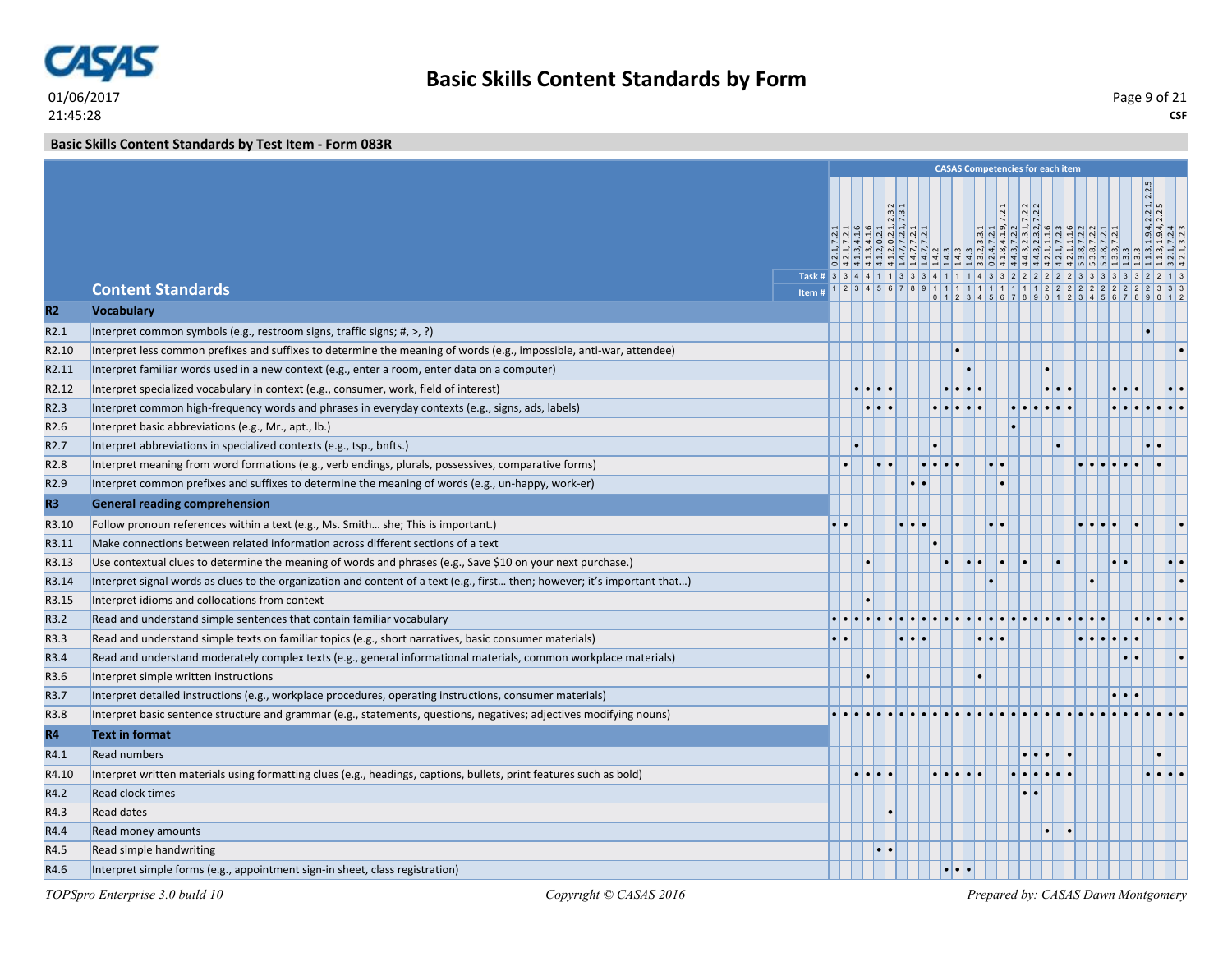

**Basic Skills Content Standards by Test Item - Form 083R**

|                  |                                                                                                                |                                      |                 |                |                                                                                                        |                                | <b>CASAS Competencies for each item</b>                                |                                   |                                                                 |                         |                  |                     |                                                                                               |  |
|------------------|----------------------------------------------------------------------------------------------------------------|--------------------------------------|-----------------|----------------|--------------------------------------------------------------------------------------------------------|--------------------------------|------------------------------------------------------------------------|-----------------------------------|-----------------------------------------------------------------|-------------------------|------------------|---------------------|-----------------------------------------------------------------------------------------------|--|
|                  |                                                                                                                |                                      |                 | N <sub>N</sub> | $\frac{1}{2}$<br>$ \omega $ $ \omega $<br> S S S S S <br>$ u   u   u   u   u   u   u   u   u   u   u $ |                                | $\overline{.2.1}$<br>$\overline{N}$<br>B 2 4 2 2 3 3 4 2 2 4 2 2 2 2 2 | $\frac{1}{2}$<br> q q             | $ a $ $ a $ $ a $ $ a $ $ a $ $ a $ $ a $                       |                         |                  |                     | 2.2.1, 2.2.5<br>$\left  4 \right  4$<br>$\frac{9}{19} \frac{9}{12} \frac{1}{22} \frac{1}{22}$ |  |
|                  |                                                                                                                | Task # 3 3 4 4 1 1 3 3 3 4 1 1 4 3 3 |                 |                |                                                                                                        |                                |                                                                        |                                   | 222222                                                          |                         |                  |                     |                                                                                               |  |
|                  | <b>Content Standards</b>                                                                                       | Item #                               |                 |                | $1 2 3 4 5 6 7 8 9 1 1 1 1 1 1 1 1 1 2 2 2$                                                            |                                | 0 1 2 3 4 5 6 7 8 9                                                    |                                   |                                                                 |                         |                  |                     | 2333                                                                                          |  |
| R4.7             | Interpret complex forms (e.g., rental, insurance, pay statements)                                              |                                      |                 | $\bullet$      |                                                                                                        |                                |                                                                        |                                   |                                                                 |                         |                  |                     |                                                                                               |  |
| R4.8             | Interpret information in charts and tables (e.g., bus schedules)                                               |                                      |                 |                |                                                                                                        |                                |                                                                        |                                   |                                                                 |                         |                  |                     |                                                                                               |  |
| R4.9             | Interpret maps, diagrams, and graphs                                                                           |                                      |                 |                |                                                                                                        |                                |                                                                        |                                   |                                                                 |                         |                  |                     | $\bullet\bullet$                                                                              |  |
| <b>R5</b>        | <b>Reference materials</b>                                                                                     |                                      |                 |                |                                                                                                        |                                |                                                                        |                                   |                                                                 |                         |                  |                     |                                                                                               |  |
| R5.3             | Locate information organized in groups or categories (e.g., in a department directory, catalog, on a web page) |                                      |                 | $\bullet$      |                                                                                                        |                                |                                                                        |                                   | $  \bullet   \bullet   \bullet   \bullet   \bullet   \bullet  $ |                         |                  |                     |                                                                                               |  |
| <b>R6</b>        | <b>Reading strategies</b>                                                                                      |                                      |                 |                |                                                                                                        |                                |                                                                        |                                   |                                                                 |                         |                  |                     |                                                                                               |  |
| R6.1             | Predict the content of a text from title, pictures, type of material                                           |                                      | <u>le le le</u> |                |                                                                                                        | $\bullet\bullet\bullet\bullet$ |                                                                        | $  \bullet   \bullet   \bullet  $ |                                                                 | $\bullet\bullet\bullet$ |                  |                     |                                                                                               |  |
| R <sub>6.2</sub> | Scan simple text (e.g., ads, schedules, forms, paragraphs) to find specific information                        |                                      |                 |                |                                                                                                        |                                |                                                                        |                                   |                                                                 |                         |                  |                     |                                                                                               |  |
| R6.3             | Scan complex or extended text (e.g., web pages, documents, narratives) to find specific information            |                                      |                 |                |                                                                                                        |                                |                                                                        |                                   |                                                                 |                         |                  | $  \cdot   \cdot  $ |                                                                                               |  |
| <b>R7</b>        | <b>Reading and thinking skills</b>                                                                             |                                      |                 |                |                                                                                                        |                                |                                                                        |                                   |                                                                 |                         |                  |                     |                                                                                               |  |
| R7.2             | Identify the main idea of a multi-paragraph text                                                               |                                      |                 |                |                                                                                                        |                                |                                                                        |                                   |                                                                 |                         |                  |                     |                                                                                               |  |
| R7.4             | Determine the sequence of events in a simple narrative                                                         |                                      |                 |                |                                                                                                        |                                |                                                                        |                                   |                                                                 |                         | $\bullet\bullet$ |                     |                                                                                               |  |
| R7.7             | Summarize a text                                                                                               |                                      |                 |                |                                                                                                        |                                |                                                                        |                                   |                                                                 |                         |                  |                     |                                                                                               |  |
| R7.8             | Make inferences and draw conclusions from simple text                                                          |                                      |                 |                |                                                                                                        |                                | $\bullet$                                                              |                                   |                                                                 |                         |                  |                     |                                                                                               |  |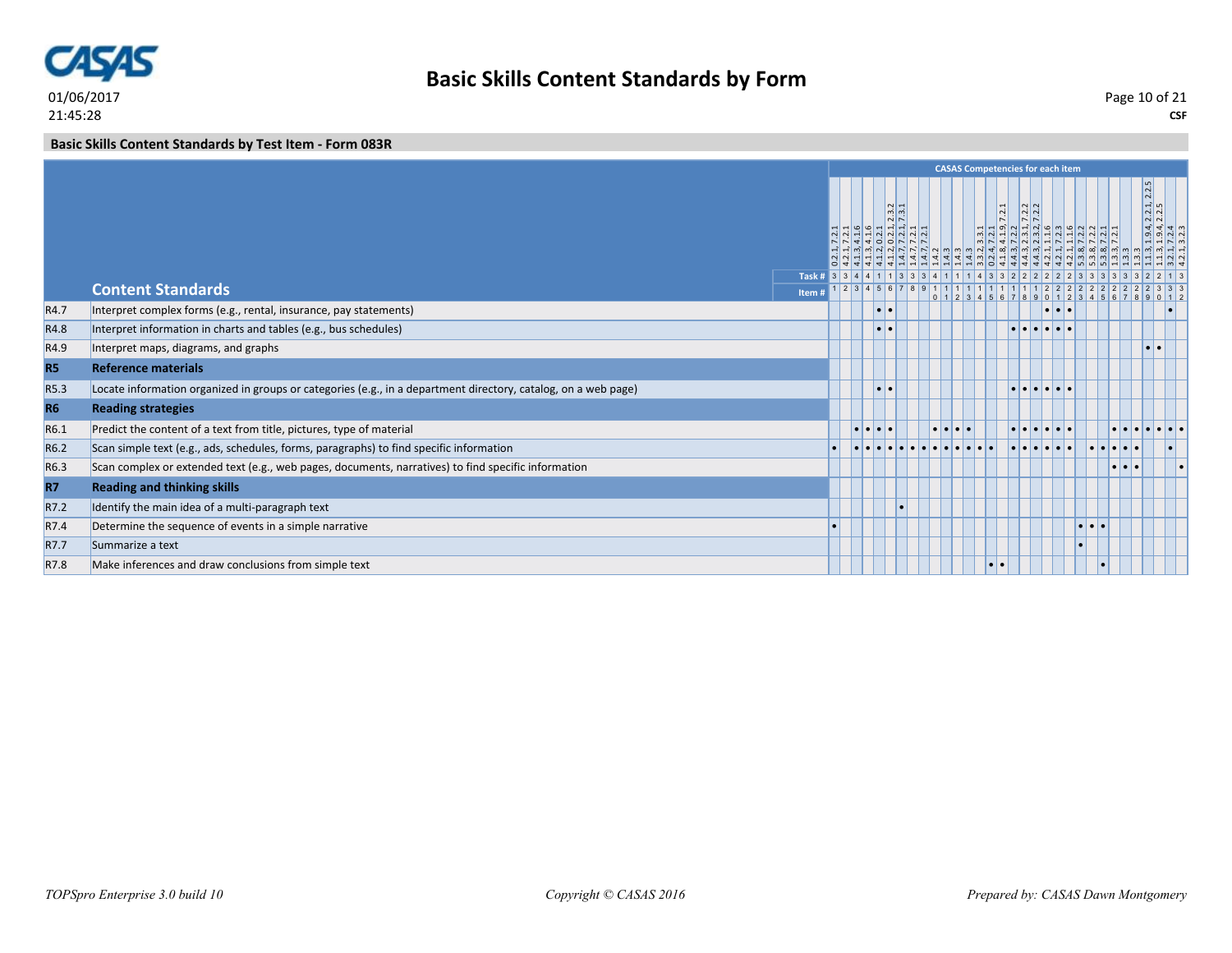

**Basic Skills Content Standards by Test Item - Form 084R**

|                   |                                                                                                                            |           |   |                     |                     |                                             |                  | <b>CASAS Competencies for each item</b>                                                                                                                                                                                                                                                                                                                                                |                   |                                   |                         |                                                                                 |       |  |
|-------------------|----------------------------------------------------------------------------------------------------------------------------|-----------|---|---------------------|---------------------|---------------------------------------------|------------------|----------------------------------------------------------------------------------------------------------------------------------------------------------------------------------------------------------------------------------------------------------------------------------------------------------------------------------------------------------------------------------------|-------------------|-----------------------------------|-------------------------|---------------------------------------------------------------------------------|-------|--|
|                   |                                                                                                                            |           |   |                     |                     |                                             |                  |                                                                                                                                                                                                                                                                                                                                                                                        |                   |                                   |                         |                                                                                 |       |  |
|                   |                                                                                                                            |           |   |                     |                     |                                             |                  | $\frac{1, 2.3.2}{8}$                                                                                                                                                                                                                                                                                                                                                                   |                   |                                   |                         | 724<br>31.3<br>73.2, 7.2.1<br>7.2.2<br>7.2.1<br>7.2.4<br>7.2.4<br>7.19.4, 2.2.5 |       |  |
|                   |                                                                                                                            |           |   |                     |                     |                                             |                  | $\begin{array}{l} \mathbf{d_1} \ \mathbf{d_2} \ \mathbf{e_3} \ \mathbf{e_4} \ \mathbf{e_5} \ \mathbf{e_6} \ \mathbf{e_7} \ \mathbf{e_8} \ \mathbf{f_1} \ \mathbf{f_2} \ \mathbf{f_3} \ \mathbf{f_4} \ \mathbf{f_6} \ \mathbf{f_7} \ \mathbf{f_8} \ \mathbf{f_9} \ \mathbf{f_9} \ \mathbf{f_1} \ \mathbf{f_2} \ \mathbf{f_3} \ \mathbf{f_4} \ \mathbf{f_6} \ \mathbf{f_7} \ \mathbf{f_$ |                   |                                   |                         |                                                                                 |       |  |
|                   |                                                                                                                            |           |   |                     |                     |                                             |                  | संसम्बद्धि संसम्बद्धाः अस्य स्वयं<br>सम्मान् विस्कृतम् संस्कृतस्य स्वयं                                                                                                                                                                                                                                                                                                                |                   |                                   |                         |                                                                                 |       |  |
|                   | Task # 3 3 4 4 1 2 2 3 3 3 4 4 4 4 4 3 3 3 2 2 3 3 1 1 3 3 3 3 3 3 3 4 2 2<br><b>Content Standards</b>                     |           |   |                     |                     |                                             |                  |                                                                                                                                                                                                                                                                                                                                                                                        |                   |                                   |                         |                                                                                 | 3 3 3 |  |
|                   | Item#                                                                                                                      |           |   |                     |                     |                                             |                  |                                                                                                                                                                                                                                                                                                                                                                                        |                   |                                   |                         | $0$ 1 2 3 4 5 6 7 8 9 0 1 2 3 4 5 6 7 8 9                                       |       |  |
| R2                | <b>Vocabulary</b>                                                                                                          |           |   |                     |                     |                                             |                  |                                                                                                                                                                                                                                                                                                                                                                                        |                   |                                   |                         |                                                                                 |       |  |
| R2.1              | Interpret common symbols (e.g., restroom signs, traffic signs; #, >, ?)                                                    |           |   |                     |                     |                                             |                  |                                                                                                                                                                                                                                                                                                                                                                                        |                   |                                   |                         |                                                                                 |       |  |
| R <sub>2.10</sub> | Interpret less common prefixes and suffixes to determine the meaning of words (e.g., impossible, anti-war, attendee)       |           |   |                     |                     |                                             |                  |                                                                                                                                                                                                                                                                                                                                                                                        |                   |                                   |                         |                                                                                 |       |  |
| R2.11             | Interpret familiar words used in a new context (e.g., enter a room, enter data on a computer)                              |           |   |                     |                     |                                             |                  |                                                                                                                                                                                                                                                                                                                                                                                        |                   |                                   |                         |                                                                                 |       |  |
| R <sub>2.12</sub> | Interpret specialized vocabulary in context (e.g., consumer, work, field of interest)                                      |           |   |                     |                     |                                             |                  |                                                                                                                                                                                                                                                                                                                                                                                        |                   |                                   |                         |                                                                                 |       |  |
| R <sub>2.3</sub>  | Interpret common high-frequency words and phrases in everyday contexts (e.g., signs, ads, labels)                          |           |   |                     |                     | $  \bullet   \bullet$                       |                  |                                                                                                                                                                                                                                                                                                                                                                                        |                   |                                   |                         |                                                                                 |       |  |
| R <sub>2.5</sub>  | Interpret contractions                                                                                                     |           |   |                     |                     |                                             |                  |                                                                                                                                                                                                                                                                                                                                                                                        |                   |                                   |                         |                                                                                 |       |  |
| R <sub>2.6</sub>  | Interpret basic abbreviations (e.g., Mr., apt., lb.)                                                                       |           |   |                     |                     |                                             |                  |                                                                                                                                                                                                                                                                                                                                                                                        |                   |                                   |                         |                                                                                 |       |  |
| R <sub>2.7</sub>  | Interpret abbreviations in specialized contexts (e.g., tsp., bnfts.)                                                       |           |   |                     |                     |                                             |                  |                                                                                                                                                                                                                                                                                                                                                                                        |                   |                                   | $  \bullet   \bullet  $ |                                                                                 |       |  |
| R <sub>2.8</sub>  | Interpret meaning from word formations (e.g., verb endings, plurals, possessives, comparative forms)                       |           | . |                     |                     |                                             | elelelele        |                                                                                                                                                                                                                                                                                                                                                                                        | $  \cdot   \cdot$ |                                   |                         | ×                                                                               |       |  |
| R <sub>2.9</sub>  | Interpret common prefixes and suffixes to determine the meaning of words (e.g., un-happy, work-er)                         | $\bullet$ |   |                     |                     |                                             |                  |                                                                                                                                                                                                                                                                                                                                                                                        |                   |                                   |                         |                                                                                 |       |  |
| R <sub>3</sub>    | <b>General reading comprehension</b>                                                                                       |           |   |                     |                     |                                             |                  |                                                                                                                                                                                                                                                                                                                                                                                        |                   |                                   |                         |                                                                                 |       |  |
| R3.10             | Follow pronoun references within a text (e.g., Ms. Smith she; This is important.)                                          |           |   |                     |                     |                                             | $\bullet\bullet$ |                                                                                                                                                                                                                                                                                                                                                                                        |                   |                                   |                         |                                                                                 |       |  |
| R3.11             | Make connections between related information across different sections of a text                                           |           |   |                     |                     |                                             |                  |                                                                                                                                                                                                                                                                                                                                                                                        |                   |                                   |                         |                                                                                 |       |  |
| R3.12             | Use supporting illustrations to interpret text                                                                             |           |   |                     |                     | $\bullet\bullet$                            |                  |                                                                                                                                                                                                                                                                                                                                                                                        |                   |                                   |                         |                                                                                 |       |  |
| R3.14             | Interpret signal words as clues to the organization and content of a text (e.g., first then; however; it's important that) |           |   |                     |                     |                                             |                  |                                                                                                                                                                                                                                                                                                                                                                                        |                   |                                   |                         |                                                                                 |       |  |
| R3.2              | Read and understand simple sentences that contain familiar vocabulary                                                      |           |   |                     |                     |                                             |                  |                                                                                                                                                                                                                                                                                                                                                                                        |                   |                                   |                         |                                                                                 |       |  |
| R3.3              | Read and understand simple texts on familiar topics (e.g., short narratives, basic consumer materials)                     |           |   |                     | $\cdot \cdot \cdot$ |                                             |                  |                                                                                                                                                                                                                                                                                                                                                                                        |                   |                                   |                         |                                                                                 |       |  |
| R3.4              | Read and understand moderately complex texts (e.g., general informational materials, common workplace materials)           |           |   |                     |                     |                                             |                  |                                                                                                                                                                                                                                                                                                                                                                                        |                   |                                   |                         |                                                                                 |       |  |
| R3.6              | Interpret simple written instructions                                                                                      |           |   |                     |                     |                                             |                  |                                                                                                                                                                                                                                                                                                                                                                                        |                   |                                   |                         |                                                                                 |       |  |
| R3.8              | Interpret basic sentence structure and grammar (e.g., statements, questions, negatives; adjectives modifying nouns)        |           |   |                     |                     |                                             |                  |                                                                                                                                                                                                                                                                                                                                                                                        |                   |                                   |                         |                                                                                 |       |  |
| R3.9              | Interpret complex sentence structure and grammar (e.g., relative clauses, perfect tenses)                                  |           |   |                     |                     |                                             |                  |                                                                                                                                                                                                                                                                                                                                                                                        |                   |                                   |                         |                                                                                 |       |  |
| <b>R4</b>         | <b>Text in format</b>                                                                                                      |           |   |                     |                     |                                             |                  |                                                                                                                                                                                                                                                                                                                                                                                        |                   |                                   |                         |                                                                                 |       |  |
| R4.1              | <b>Read numbers</b>                                                                                                        |           |   |                     |                     |                                             |                  |                                                                                                                                                                                                                                                                                                                                                                                        |                   |                                   |                         |                                                                                 |       |  |
| R4.10             | Interpret written materials using formatting clues (e.g., headings, captions, bullets, print features such as bold)        |           |   |                     |                     | $  \bullet   \bullet   \bullet   \bullet  $ |                  | $\bullet\bullet$                                                                                                                                                                                                                                                                                                                                                                       |                   | $  \bullet   \bullet   \bullet  $ |                         |                                                                                 |       |  |
| R4.2              | Read clock times                                                                                                           |           |   |                     |                     |                                             |                  |                                                                                                                                                                                                                                                                                                                                                                                        |                   |                                   |                         |                                                                                 |       |  |
| R4.4              | Read money amounts                                                                                                         |           |   |                     |                     |                                             |                  |                                                                                                                                                                                                                                                                                                                                                                                        |                   |                                   |                         |                                                                                 |       |  |
| R4.5              | Read simple handwriting                                                                                                    |           |   |                     |                     |                                             |                  |                                                                                                                                                                                                                                                                                                                                                                                        |                   |                                   |                         |                                                                                 |       |  |
| R4.6              | Interpret simple forms (e.g., appointment sign-in sheet, class registration)                                               |           |   |                     |                     |                                             |                  |                                                                                                                                                                                                                                                                                                                                                                                        |                   |                                   |                         |                                                                                 |       |  |
| R4.7              | Interpret complex forms (e.g., rental, insurance, pay statements)                                                          |           |   |                     |                     |                                             |                  |                                                                                                                                                                                                                                                                                                                                                                                        |                   |                                   |                         |                                                                                 |       |  |
| R4.8              | Interpret information in charts and tables (e.g., bus schedules)                                                           |           |   | $\bullet$ $\bullet$ |                     |                                             |                  | . ا                                                                                                                                                                                                                                                                                                                                                                                    |                   |                                   |                         |                                                                                 |       |  |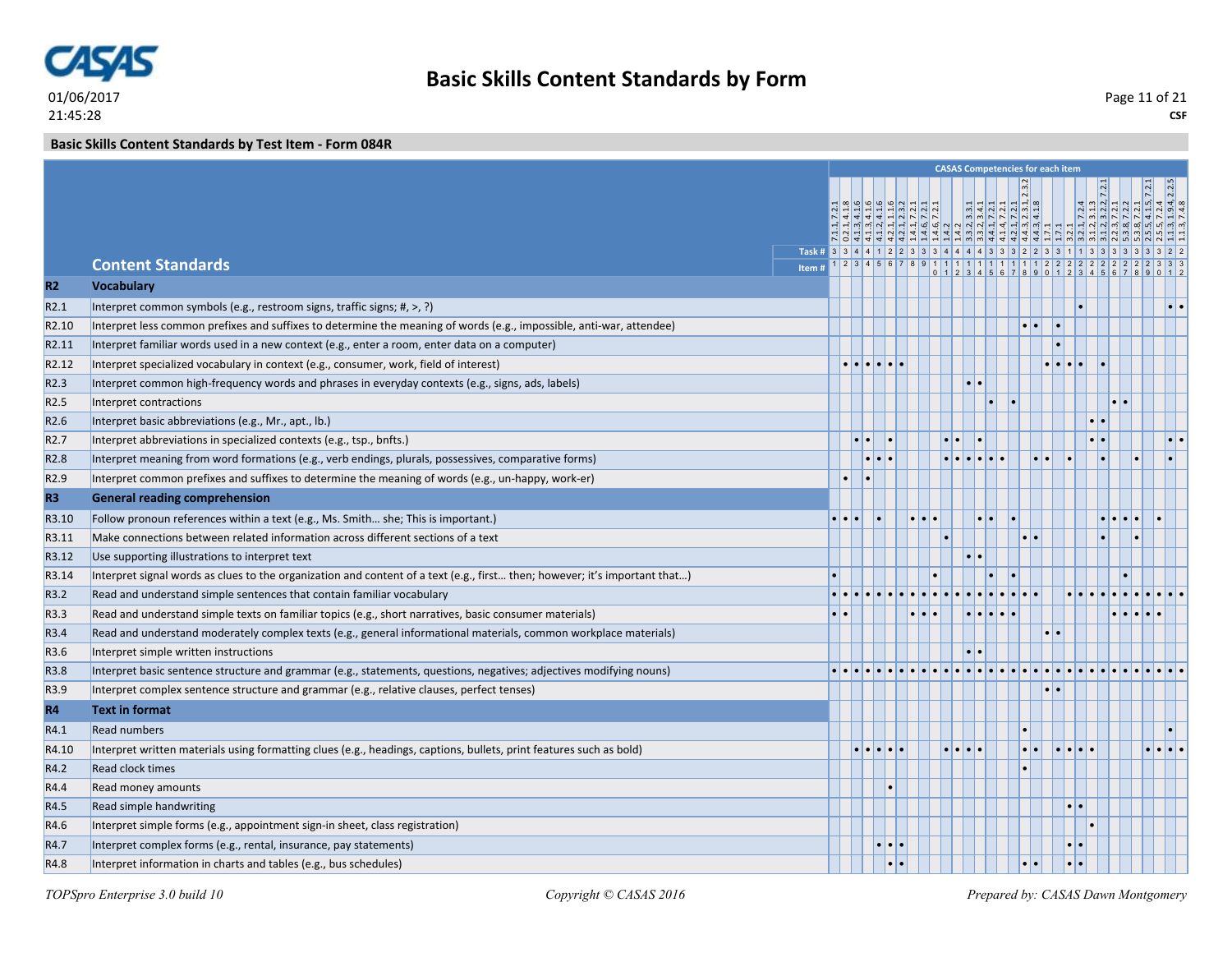

**Basic Skills Content Standards by Test Item - Form 084R**

|           |                                                                                                                |                                                    |          |   |                                                   |                                                                       |                                       | <b>CASAS Competencies for each item</b>                                                                                 |                  |           |           |  |                                       |                         |
|-----------|----------------------------------------------------------------------------------------------------------------|----------------------------------------------------|----------|---|---------------------------------------------------|-----------------------------------------------------------------------|---------------------------------------|-------------------------------------------------------------------------------------------------------------------------|------------------|-----------|-----------|--|---------------------------------------|-------------------------|
|           |                                                                                                                |                                                    |          |   | $\frac{a}{2} \frac{a}{2} \frac{b}{2} \frac{c}{2}$ | $\frac{1}{4}$ $\frac{1}{4}$ $\frac{1}{4}$ $\frac{1}{8}$ $\frac{1}{1}$ |                                       |                                                                                                                         |                  |           |           |  |                                       |                         |
|           | <b>Content Standards</b>                                                                                       | Task # 3 3 4 4 1 2 2 3 3 3 4 4 4 4 3 3 3 2 2 3 3 1 |          |   |                                                   |                                                                       |                                       | $1 \ 2 \ 3 \ 4 \ 5 \ 6 \ 7 \ 8 \ 9 \ 1 \ 1 \ 1 \ 1 \ 1 \ 1 \ 1 \ 1 \ 1 \ 1 \ 1 \ 2 \ 2 \ 2 \ 2 \ 2 \ 2 \ 2 \ 2 \ 2 \ 2$ |                  |           |           |  | 2 3 3 3                               |                         |
|           |                                                                                                                | Item #                                             |          |   |                                                   |                                                                       |                                       |                                                                                                                         |                  | 567890    | 12345678  |  | 90112                                 |                         |
| R4.9      | Interpret maps, diagrams, and graphs                                                                           |                                                    |          |   |                                                   |                                                                       |                                       |                                                                                                                         |                  |           |           |  |                                       | $  \bullet   \bullet  $ |
| <b>R5</b> | <b>Reference materials</b>                                                                                     |                                                    |          |   |                                                   |                                                                       |                                       |                                                                                                                         |                  |           |           |  |                                       |                         |
| R5.3      | Locate information organized in groups or categories (e.g., in a department directory, catalog, on a web page) |                                                    |          |   |                                                   |                                                                       |                                       |                                                                                                                         | $\bullet\bullet$ |           |           |  |                                       |                         |
| <b>R6</b> | <b>Reading strategies</b>                                                                                      |                                                    |          |   |                                                   |                                                                       |                                       |                                                                                                                         |                  |           |           |  |                                       |                         |
| R6.1      | Predict the content of a text from title, pictures, type of material                                           |                                                    |          | . |                                                   |                                                                       | $\bullet\bullet\bullet\bullet\bullet$ |                                                                                                                         |                  |           |           |  | $\bullet\bullet\bullet\bullet\bullet$ |                         |
| R6.2      | Scan simple text (e.g., ads, schedules, forms, paragraphs) to find specific information                        |                                                    |          |   |                                                   |                                                                       |                                       | . .                                                                                                                     |                  |           |           |  | . .                                   |                         |
| R6.3      | Scan complex or extended text (e.g., web pages, documents, narratives) to find specific information            |                                                    |          |   |                                                   |                                                                       |                                       |                                                                                                                         |                  |           | $\bullet$ |  |                                       |                         |
| R6.5      | Skim complex text for general meaning or to determine subject matter or organization                           |                                                    |          |   |                                                   |                                                                       |                                       |                                                                                                                         |                  | $\bullet$ |           |  |                                       |                         |
| <b>R7</b> | <b>Reading and thinking skills</b>                                                                             |                                                    |          |   |                                                   |                                                                       |                                       |                                                                                                                         |                  |           |           |  |                                       |                         |
| R7.2      | Identify the main idea of a multi-paragraph text                                                               |                                                    |          |   |                                                   |                                                                       |                                       |                                                                                                                         |                  |           |           |  |                                       |                         |
| R7.4      | Determine the sequence of events in a simple narrative                                                         |                                                    | <b>D</b> |   |                                                   |                                                                       |                                       |                                                                                                                         |                  |           |           |  |                                       |                         |
| R7.8      | Make inferences and draw conclusions from simple text                                                          |                                                    |          |   |                                                   |                                                                       |                                       |                                                                                                                         |                  |           |           |  |                                       |                         |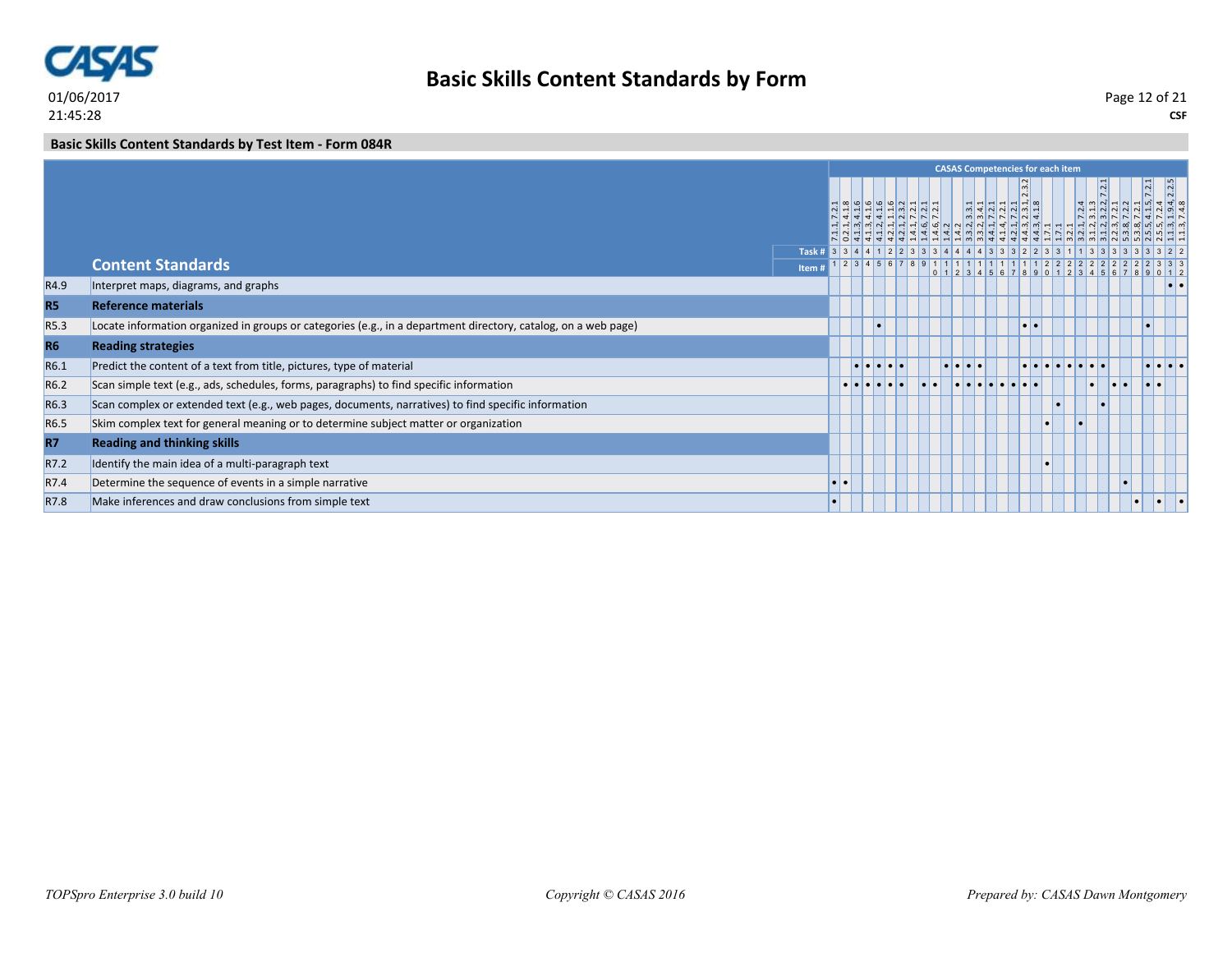

#### **Basic Skills Content Standards by Test Item - Form 085R**

|                   |                                                                                                                      |                                                                                   |                   |  |                     |     |                         | <b>CASAS Competencies for each item</b> |                                                       |  |  |                  |           |
|-------------------|----------------------------------------------------------------------------------------------------------------------|-----------------------------------------------------------------------------------|-------------------|--|---------------------|-----|-------------------------|-----------------------------------------|-------------------------------------------------------|--|--|------------------|-----------|
|                   |                                                                                                                      |                                                                                   | $\frac{2.2}{2.2}$ |  |                     | 222 |                         |                                         | $4453$<br>$453$<br>$4473$<br>$4444$<br>$444$<br>$444$ |  |  | 4.5.4            |           |
|                   |                                                                                                                      |                                                                                   |                   |  |                     |     |                         |                                         |                                                       |  |  |                  |           |
|                   | <b>Content Standards</b>                                                                                             | Task # 2 2 2 2 3 3 3 3 3 3 2 3 3 2 2 2 3 3 3 3 3 3 3 3 3 3 3 3 3 3 3 3 3<br>Item# |                   |  |                     |     |                         |                                         |                                                       |  |  |                  |           |
| R2                | <b>Vocabulary</b>                                                                                                    |                                                                                   |                   |  |                     |     |                         |                                         |                                                       |  |  |                  |           |
| R <sub>2.10</sub> | Interpret less common prefixes and suffixes to determine the meaning of words (e.g., impossible, anti-war, attendee) |                                                                                   |                   |  |                     |     |                         |                                         |                                                       |  |  |                  |           |
| R <sub>2.12</sub> | Interpret specialized vocabulary in context (e.g., consumer, work, field of interest)                                |                                                                                   |                   |  |                     |     |                         |                                         |                                                       |  |  |                  |           |
| R <sub>2.6</sub>  | Interpret basic abbreviations (e.g., Mr., apt., lb.)                                                                 |                                                                                   |                   |  |                     |     |                         |                                         |                                                       |  |  |                  |           |
| R <sub>3</sub>    | <b>General reading comprehension</b>                                                                                 |                                                                                   |                   |  |                     |     |                         |                                         |                                                       |  |  |                  |           |
| R3.12             | Use supporting illustrations to interpret text                                                                       |                                                                                   |                   |  |                     |     |                         |                                         |                                                       |  |  | $\cdot \cdot$    |           |
| R3.4              | Read and understand moderately complex texts (e.g., general informational materials, common workplace materials)     |                                                                                   |                   |  | $\bullet$           |     |                         |                                         |                                                       |  |  |                  |           |
| R3.5              | Read and understand complex texts (e.g., newspaper and magazine articles, technical materials, literature)           |                                                                                   |                   |  |                     |     |                         |                                         |                                                       |  |  |                  |           |
| R3.7              | Interpret detailed instructions (e.g., workplace procedures, operating instructions, consumer materials)             |                                                                                   |                   |  | $\cdot \cdot \cdot$ |     |                         |                                         |                                                       |  |  | $\bullet$        |           |
| R3.9              | Interpret complex sentence structure and grammar (e.g., relative clauses, perfect tenses)                            |                                                                                   |                   |  |                     |     |                         |                                         |                                                       |  |  |                  |           |
| <b>R4</b>         | <b>Text in format</b>                                                                                                |                                                                                   |                   |  |                     |     |                         |                                         |                                                       |  |  |                  |           |
| R4.10             | Interpret written materials using formatting clues (e.g., headings, captions, bullets, print features such as bold)  |                                                                                   |                   |  |                     |     |                         |                                         |                                                       |  |  |                  |           |
| R4.3              | <b>Read dates</b>                                                                                                    |                                                                                   |                   |  |                     |     |                         |                                         |                                                       |  |  |                  |           |
| R4.6              | Interpret simple forms (e.g., appointment sign-in sheet, class registration)                                         |                                                                                   |                   |  |                     |     |                         |                                         |                                                       |  |  |                  |           |
| R4.8              | Interpret information in charts and tables (e.g., bus schedules)                                                     |                                                                                   |                   |  |                     |     |                         |                                         |                                                       |  |  |                  |           |
| R4.9              | Interpret maps, diagrams, and graphs                                                                                 |                                                                                   |                   |  |                     |     |                         |                                         |                                                       |  |  |                  |           |
| <b>R5</b>         | <b>Reference materials</b>                                                                                           |                                                                                   |                   |  |                     |     |                         |                                         |                                                       |  |  |                  |           |
| R5.3              | Locate information organized in groups or categories (e.g., in a department directory, catalog, on a web page)       |                                                                                   |                   |  |                     |     | $\bullet\bullet\bullet$ |                                         |                                                       |  |  | $\bullet\bullet$ |           |
| <b>R6</b>         | <b>Reading strategies</b>                                                                                            |                                                                                   |                   |  |                     |     |                         |                                         |                                                       |  |  |                  |           |
| R6.3              | Scan complex or extended text (e.g., web pages, documents, narratives) to find specific information                  |                                                                                   |                   |  |                     |     |                         |                                         |                                                       |  |  |                  | $\bullet$ |
| R <sub>6.5</sub>  | Skim complex text for general meaning or to determine subject matter or organization                                 |                                                                                   |                   |  |                     |     |                         |                                         |                                                       |  |  |                  |           |
| <b>R7</b>         | <b>Reading and thinking skills</b>                                                                                   |                                                                                   |                   |  |                     |     |                         |                                         |                                                       |  |  |                  |           |
| R7.11             | Identify the writer, audience, and purpose of a text                                                                 |                                                                                   |                   |  |                     |     |                         |                                         |                                                       |  |  |                  |           |
| R7.2              | Identify the main idea of a multi-paragraph text                                                                     |                                                                                   |                   |  |                     |     |                         |                                         |                                                       |  |  |                  |           |
| R7.8              | Make inferences and draw conclusions from simple text                                                                |                                                                                   |                   |  |                     |     |                         |                                         |                                                       |  |  |                  |           |
| R7.9              | Make inferences and draw conclusions from complex text                                                               |                                                                                   |                   |  |                     |     |                         |                                         |                                                       |  |  |                  |           |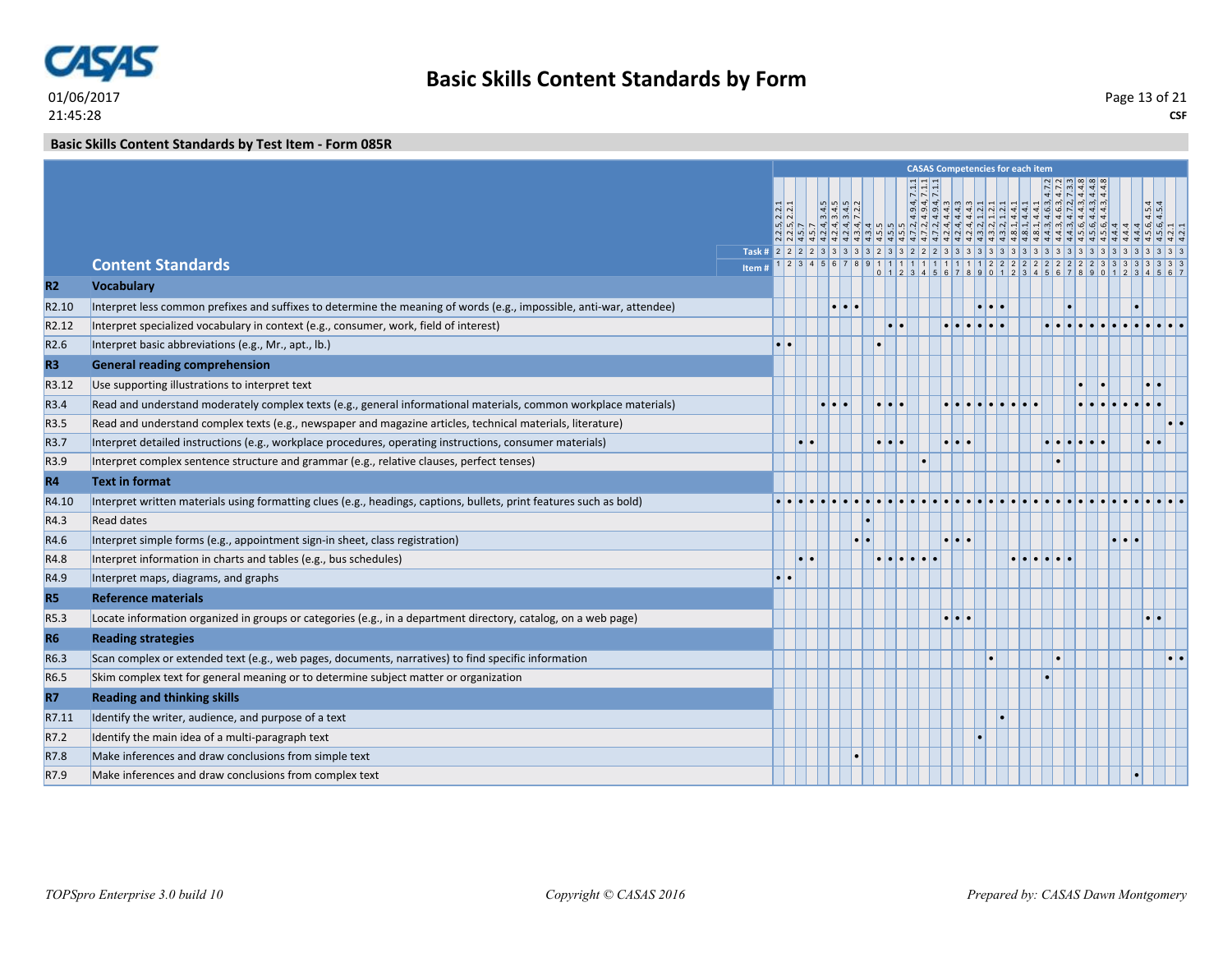

**Basic Skills Content Standards by Test Item - Form 086R**

|                   |                                                                                                                               |        |  |                     |  |  |                     | <b>CASAS Competencies for each item</b> |   |                                                                                                                                                        |                 |                                                                                                      |   |           |
|-------------------|-------------------------------------------------------------------------------------------------------------------------------|--------|--|---------------------|--|--|---------------------|-----------------------------------------|---|--------------------------------------------------------------------------------------------------------------------------------------------------------|-----------------|------------------------------------------------------------------------------------------------------|---|-----------|
|                   |                                                                                                                               |        |  |                     |  |  |                     |                                         |   | $\begin{array}{r} \n 13 \\  -3 \\  -4.3, 4.4, 8 \\  -4.3, 4.4, 8 \\  4.4, 3, 4.4, 8 \\  4.4, 3, 4.4, 8 \\  4.4, 3, 4.4, 8 \\  5, 4.5, 4\n \end{array}$ |                 | $\begin{array}{c c c c} 1.2 & 1.1 & 1.1 \\ 1.2 & 1.4 & 1.1 \\ 4.4 & 1.1 & 1.1 \\ \hline \end{array}$ |   |           |
|                   | <b>Content Standards</b>                                                                                                      |        |  |                     |  |  |                     |                                         |   |                                                                                                                                                        |                 |                                                                                                      |   |           |
|                   |                                                                                                                               | Item # |  |                     |  |  |                     |                                         |   |                                                                                                                                                        |                 |                                                                                                      |   |           |
| R2                | <b>Vocabulary</b>                                                                                                             |        |  |                     |  |  |                     |                                         |   |                                                                                                                                                        |                 |                                                                                                      |   |           |
| R <sub>2.10</sub> | Interpret less common prefixes and suffixes to determine the meaning of words (e.g., impossible, anti-war, attendee)          |        |  |                     |  |  |                     |                                         |   |                                                                                                                                                        |                 |                                                                                                      |   |           |
| R <sub>2.12</sub> | Interpret specialized vocabulary in context (e.g., consumer, work, field of interest)                                         |        |  |                     |  |  |                     |                                         |   |                                                                                                                                                        |                 |                                                                                                      |   |           |
| R <sub>2.6</sub>  | Interpret basic abbreviations (e.g., Mr., apt., lb.)                                                                          |        |  |                     |  |  |                     |                                         |   |                                                                                                                                                        |                 |                                                                                                      |   |           |
| R <sub>3</sub>    | <b>General reading comprehension</b>                                                                                          |        |  |                     |  |  |                     |                                         |   |                                                                                                                                                        |                 |                                                                                                      |   |           |
| R3.12             | Use supporting illustrations to interpret text                                                                                |        |  |                     |  |  |                     |                                         |   |                                                                                                                                                        |                 |                                                                                                      |   |           |
| R3.4              | Read and understand moderately complex texts (e.g., general informational materials, common workplace materials)              |        |  |                     |  |  |                     |                                         | . |                                                                                                                                                        |                 | $\bullet\bullet\bullet\bullet\bullet$                                                                |   |           |
| R3.5              | Read and understand complex texts (e.g., newspaper and magazine articles, technical materials, literature)                    |        |  |                     |  |  |                     |                                         |   |                                                                                                                                                        |                 |                                                                                                      |   | $\bullet$ |
| R3.7              | Interpret detailed instructions (e.g., workplace procedures, operating instructions, consumer materials)                      |        |  |                     |  |  |                     |                                         |   |                                                                                                                                                        | $\cdot$ $\cdot$ |                                                                                                      |   |           |
| R3.9              | Interpret complex sentence structure and grammar (e.g., relative clauses, perfect tenses)                                     |        |  | $\bullet$ $\bullet$ |  |  | $\bullet$ $\bullet$ |                                         |   |                                                                                                                                                        |                 |                                                                                                      |   |           |
| R4                | <b>Text in format</b>                                                                                                         |        |  |                     |  |  |                     |                                         |   |                                                                                                                                                        |                 |                                                                                                      |   |           |
| R4.10             | Interpret written materials using formatting clues (e.g., headings, captions, bullets, print features such as bold)           |        |  |                     |  |  |                     |                                         |   |                                                                                                                                                        |                 |                                                                                                      |   |           |
| R4.6              | Interpret simple forms (e.g., appointment sign-in sheet, class registration)                                                  |        |  |                     |  |  |                     |                                         |   |                                                                                                                                                        |                 |                                                                                                      |   |           |
| R4.8              | Interpret information in charts and tables (e.g., bus schedules)                                                              |        |  |                     |  |  |                     |                                         |   |                                                                                                                                                        |                 |                                                                                                      | ы |           |
| R4.9              | Interpret maps, diagrams, and graphs                                                                                          |        |  |                     |  |  |                     |                                         |   |                                                                                                                                                        |                 |                                                                                                      |   |           |
| <b>R5</b>         | <b>Reference materials</b>                                                                                                    |        |  |                     |  |  |                     |                                         |   |                                                                                                                                                        |                 |                                                                                                      |   |           |
| R5.1              | Find a word or number in an alphabetical, numeric, or other ordered listing (e.g., telephone directory, list of part numbers) |        |  |                     |  |  |                     | $  \bullet   \bullet  $                 |   |                                                                                                                                                        |                 |                                                                                                      |   |           |
| <b>R6</b>         | <b>Reading strategies</b>                                                                                                     |        |  |                     |  |  |                     |                                         |   |                                                                                                                                                        |                 |                                                                                                      |   |           |
| R6.3              | Scan complex or extended text (e.g., web pages, documents, narratives) to find specific information                           |        |  |                     |  |  |                     |                                         |   |                                                                                                                                                        |                 |                                                                                                      |   | $\bullet$ |
| <b>R7</b>         | <b>Reading and thinking skills</b>                                                                                            |        |  |                     |  |  |                     |                                         |   |                                                                                                                                                        |                 |                                                                                                      |   |           |
| R7.11             | Identify the writer, audience, and purpose of a text                                                                          |        |  |                     |  |  |                     |                                         |   |                                                                                                                                                        |                 |                                                                                                      |   |           |
| R7.8              | Make inferences and draw conclusions from simple text                                                                         |        |  |                     |  |  |                     |                                         |   |                                                                                                                                                        |                 |                                                                                                      |   |           |
| R7.9              | Make inferences and draw conclusions from complex text                                                                        |        |  |                     |  |  |                     |                                         |   |                                                                                                                                                        |                 |                                                                                                      |   |           |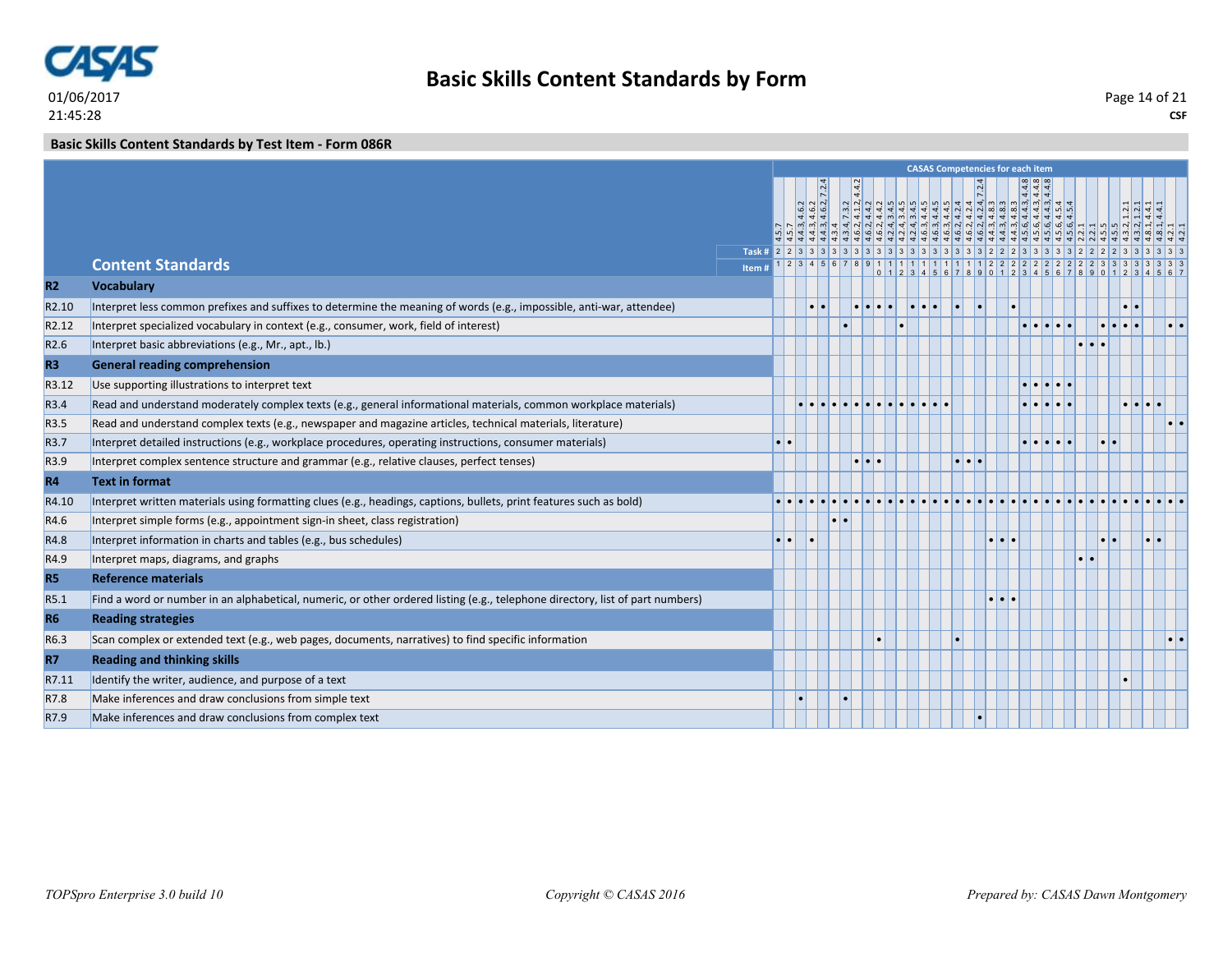

#### **Basic Skills Content Standards by Test Item - Form 185R**

|                   |                                                                                                                               |      |  |                          |                               |  |                                                                                                                 |                       | <b>CASAS Competencies for each item</b> |               |                                                                                                                            |           |   |       |  |
|-------------------|-------------------------------------------------------------------------------------------------------------------------------|------|--|--------------------------|-------------------------------|--|-----------------------------------------------------------------------------------------------------------------|-----------------------|-----------------------------------------|---------------|----------------------------------------------------------------------------------------------------------------------------|-----------|---|-------|--|
|                   |                                                                                                                               |      |  |                          |                               |  |                                                                                                                 |                       |                                         |               |                                                                                                                            |           |   |       |  |
|                   |                                                                                                                               |      |  |                          |                               |  |                                                                                                                 |                       |                                         |               |                                                                                                                            |           |   |       |  |
|                   |                                                                                                                               |      |  |                          | $.44.5$<br>$.44.3$<br>$.44.3$ |  | 4.6.2                                                                                                           |                       | $\frac{4.5.7}{4.5.7}$                   |               | $\begin{array}{l} 1.8, 4.5.3, 4 \\ -0.8, 4.5.3, 4 \\ -0.8, 4.5.3, 4 \\ 1.2, 2.2.5 \\ 1.2, 4.4.2 \\ 1.2, 4.4.2 \end{array}$ |           |   | 4.4.8 |  |
|                   |                                                                                                                               |      |  |                          |                               |  | $\frac{1}{2}$ $\frac{1}{2}$ $\frac{1}{2}$ $\frac{1}{2}$ $\frac{1}{2}$ $\frac{1}{2}$ $\frac{1}{2}$ $\frac{1}{2}$ |                       |                                         |               |                                                                                                                            |           |   |       |  |
|                   |                                                                                                                               |      |  |                          |                               |  |                                                                                                                 |                       |                                         |               |                                                                                                                            |           |   |       |  |
|                   |                                                                                                                               |      |  |                          |                               |  |                                                                                                                 |                       |                                         |               |                                                                                                                            |           |   |       |  |
|                   | <b>Content Standards</b>                                                                                                      | Item |  |                          |                               |  |                                                                                                                 |                       |                                         |               |                                                                                                                            |           |   |       |  |
| R2                | <b>Vocabulary</b>                                                                                                             |      |  |                          |                               |  |                                                                                                                 |                       |                                         |               |                                                                                                                            |           |   |       |  |
| R <sub>2.10</sub> | Interpret less common prefixes and suffixes to determine the meaning of words (e.g., impossible, anti-war, attendee)          |      |  |                          | .                             |  |                                                                                                                 |                       |                                         |               |                                                                                                                            | $\bullet$ |   |       |  |
| R <sub>2.12</sub> | Interpret specialized vocabulary in context (e.g., consumer, work, field of interest)                                         |      |  |                          |                               |  |                                                                                                                 | $\cdot \cdot$         |                                         |               |                                                                                                                            |           | . |       |  |
| R <sub>2.3</sub>  | Interpret common high-frequency words and phrases in everyday contexts (e.g., signs, ads, labels)                             |      |  |                          |                               |  |                                                                                                                 |                       |                                         |               |                                                                                                                            |           |   |       |  |
| R <sub>2.6</sub>  | Interpret basic abbreviations (e.g., Mr., apt., lb.)                                                                          |      |  |                          |                               |  |                                                                                                                 |                       |                                         |               |                                                                                                                            |           |   |       |  |
| R <sub>3</sub>    | <b>General reading comprehension</b>                                                                                          |      |  |                          |                               |  |                                                                                                                 |                       |                                         |               |                                                                                                                            |           |   |       |  |
| R3.11             | Make connections between related information across different sections of a text                                              |      |  |                          |                               |  |                                                                                                                 |                       |                                         |               |                                                                                                                            |           |   |       |  |
| R3.12             | Use supporting illustrations to interpret text                                                                                |      |  |                          |                               |  |                                                                                                                 |                       |                                         |               |                                                                                                                            |           |   |       |  |
| R3.15             | Interpret idioms and collocations from context                                                                                |      |  |                          |                               |  |                                                                                                                 |                       |                                         |               |                                                                                                                            |           |   |       |  |
| R3.17             | Interpret the connotative meaning of a word (e.g., inexpensive vs. cheap)                                                     |      |  |                          |                               |  |                                                                                                                 |                       |                                         |               |                                                                                                                            |           |   |       |  |
| R3.4              | Read and understand moderately complex texts (e.g., general informational materials, common workplace materials)              |      |  | $\overline{\phantom{a}}$ |                               |  |                                                                                                                 |                       |                                         |               |                                                                                                                            |           |   |       |  |
| R3.5              | Read and understand complex texts (e.g., newspaper and magazine articles, technical materials, literature)                    |      |  |                          |                               |  |                                                                                                                 |                       |                                         |               |                                                                                                                            |           |   |       |  |
| R3.6              | Interpret simple written instructions                                                                                         |      |  |                          |                               |  |                                                                                                                 |                       |                                         |               |                                                                                                                            |           |   |       |  |
| R3.7              | Interpret detailed instructions (e.g., workplace procedures, operating instructions, consumer materials)                      |      |  | $\bullet\bullet$         |                               |  |                                                                                                                 |                       |                                         |               |                                                                                                                            |           |   |       |  |
| R3.9              | Interpret complex sentence structure and grammar (e.g., relative clauses, perfect tenses)                                     |      |  |                          |                               |  |                                                                                                                 |                       |                                         |               |                                                                                                                            |           |   |       |  |
| <b>R4</b>         | <b>Text in format</b>                                                                                                         |      |  |                          |                               |  |                                                                                                                 |                       |                                         |               |                                                                                                                            |           |   |       |  |
| R4.10             | Interpret written materials using formatting clues (e.g., headings, captions, bullets, print features such as bold)           |      |  |                          |                               |  |                                                                                                                 |                       |                                         |               |                                                                                                                            |           |   |       |  |
| R4.2              | <b>Read clock times</b>                                                                                                       |      |  |                          |                               |  |                                                                                                                 |                       |                                         |               |                                                                                                                            |           |   |       |  |
| R4.5              | Read simple handwriting                                                                                                       |      |  |                          |                               |  |                                                                                                                 |                       |                                         |               |                                                                                                                            |           |   |       |  |
| R4.6              | Interpret simple forms (e.g., appointment sign-in sheet, class registration)                                                  |      |  |                          |                               |  |                                                                                                                 |                       |                                         |               |                                                                                                                            |           |   |       |  |
| R4.8              | Interpret information in charts and tables (e.g., bus schedules)                                                              |      |  |                          |                               |  |                                                                                                                 | $  \bullet   \bullet$ |                                         | $\cdot \cdot$ |                                                                                                                            |           |   |       |  |
| R4.9              | Interpret maps, diagrams, and graphs                                                                                          |      |  |                          |                               |  |                                                                                                                 |                       |                                         |               |                                                                                                                            |           |   |       |  |
| R <sub>5</sub>    | <b>Reference materials</b>                                                                                                    |      |  |                          |                               |  |                                                                                                                 |                       |                                         |               |                                                                                                                            |           |   |       |  |
| R5.1              | Find a word or number in an alphabetical, numeric, or other ordered listing (e.g., telephone directory, list of part numbers) |      |  |                          |                               |  |                                                                                                                 |                       |                                         |               |                                                                                                                            |           |   |       |  |
| R5.3              | Locate information organized in groups or categories (e.g., in a department directory, catalog, on a web page)                |      |  |                          |                               |  |                                                                                                                 | $\cdot \cdot$         |                                         |               |                                                                                                                            |           |   |       |  |
| <b>R6</b>         | <b>Reading strategies</b>                                                                                                     |      |  |                          |                               |  |                                                                                                                 |                       |                                         |               |                                                                                                                            |           |   |       |  |
| R6.3              | Scan complex or extended text (e.g., web pages, documents, narratives) to find specific information                           |      |  |                          |                               |  |                                                                                                                 | $\cdot\cdot\cdot$     |                                         |               |                                                                                                                            |           |   |       |  |
| <b>R7</b>         | <b>Reading and thinking skills</b>                                                                                            |      |  |                          |                               |  |                                                                                                                 |                       |                                         |               |                                                                                                                            |           |   |       |  |
| R7.11             | Identify the writer, audience, and purpose of a text                                                                          |      |  |                          |                               |  |                                                                                                                 |                       |                                         |               |                                                                                                                            |           |   |       |  |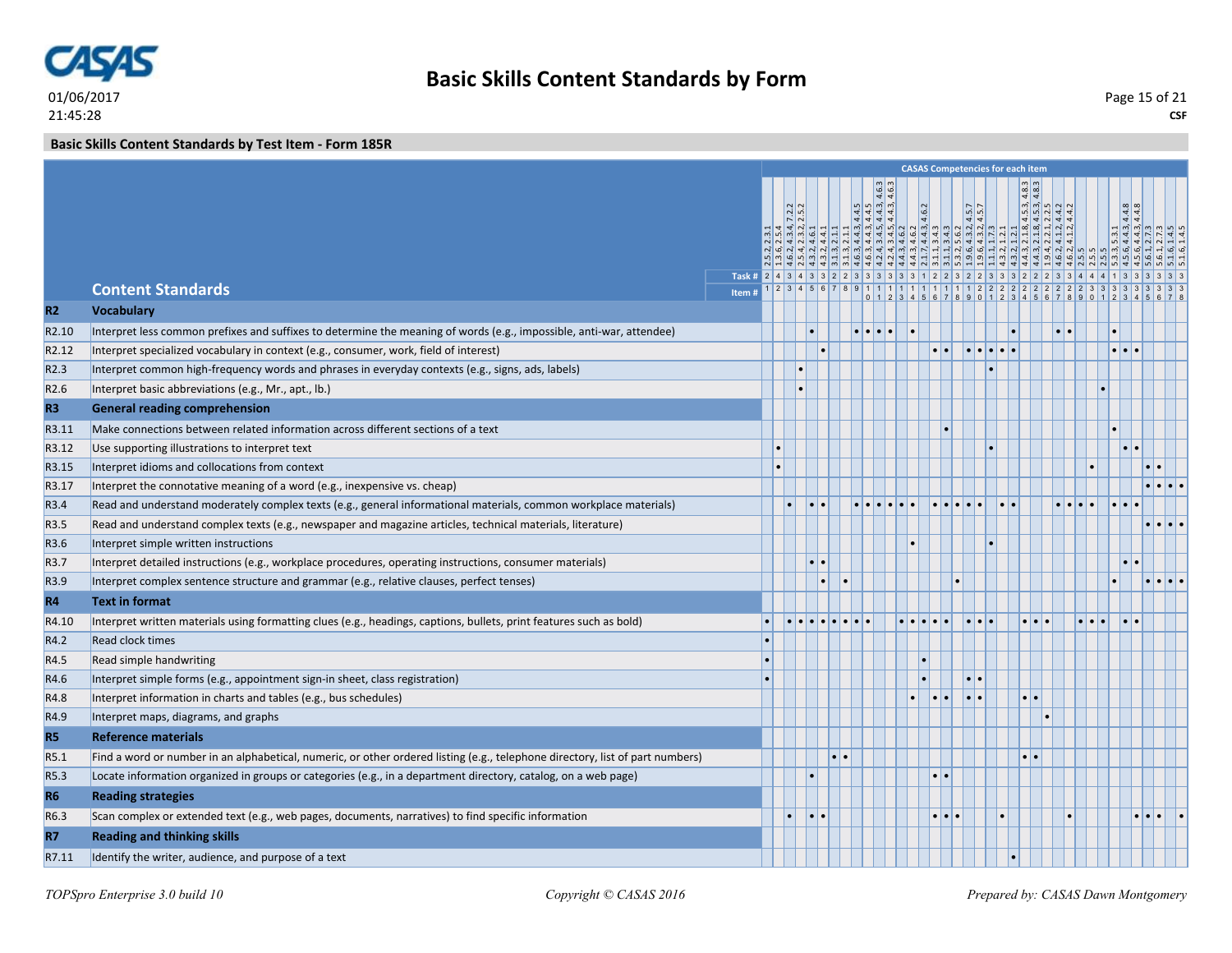

**CSF** Page 16 of 21

**Basic Skills Content Standards by Test Item - Form 185R**

|      |                                                        |             |                                                |                               |  |                                                                                                                                                                           |       |  |                                  | <b>CASAS Competencies for each item</b> |                                                                |                                                                    |     |                               |                                                                                                              |         |  |
|------|--------------------------------------------------------|-------------|------------------------------------------------|-------------------------------|--|---------------------------------------------------------------------------------------------------------------------------------------------------------------------------|-------|--|----------------------------------|-----------------------------------------|----------------------------------------------------------------|--------------------------------------------------------------------|-----|-------------------------------|--------------------------------------------------------------------------------------------------------------|---------|--|
|      |                                                        |             | $\sqrt{N}$<br>$\overline{N}$<br>$\overline{N}$ |                               |  | $ \omega $ $\omega$<br>  ဖ  ဖ<br>$\vert 4 \vert 4$<br>$\frac{4}{4}$<br>$\frac{4}{4}$<br>$\frac{4}{4}$<br>$\frac{4}{4}$<br>$\frac{3}{4}$<br>$\frac{3}{4}$<br>$\frac{3}{4}$ | 4.6.2 |  | $\frac{57}{57}$<br>$\frac{4}{4}$ | q 4 4 4 4 4 4 9 0 0 0 4 4               | $4.\overline{8}.\overline{3}$<br>$4.\overline{8}.\overline{3}$ | $4.5.3$<br>$4.5.3$<br>$2.2.5$<br>$4.4.2$<br>$4.4.2$<br>മി പ് പ് പ് |     |                               | $\frac{4.4.8}{4.4.8}$<br>3.3444777744<br>[1] 이 인 의 의 실 실 기 비 법 일 일 일 법 법 원 실 일 일 의 의 의 법 법 법 법 법 법 인 인 인 법 법 |         |  |
|      |                                                        | <b>Task</b> |                                                |                               |  |                                                                                                                                                                           |       |  |                                  |                                         |                                                                |                                                                    |     |                               |                                                                                                              |         |  |
|      | <b>Content Standards</b>                               | Item        |                                                | 2 3 4 5 6 7 8 9 1 1 1 1 1 1 1 |  |                                                                                                                                                                           |       |  |                                  |                                         |                                                                | 5678                                                               | 901 | $1 \mid 2 \mid 3 \mid 4 \mid$ | 2222222222233333333                                                                                          | 5 6 7 8 |  |
| R7.2 | Identify the main idea of a multi-paragraph text       |             | ∣∙                                             |                               |  |                                                                                                                                                                           |       |  |                                  |                                         |                                                                |                                                                    |     |                               |                                                                                                              |         |  |
| R7.9 | Make inferences and draw conclusions from complex text |             |                                                |                               |  |                                                                                                                                                                           |       |  |                                  |                                         |                                                                |                                                                    |     |                               |                                                                                                              |         |  |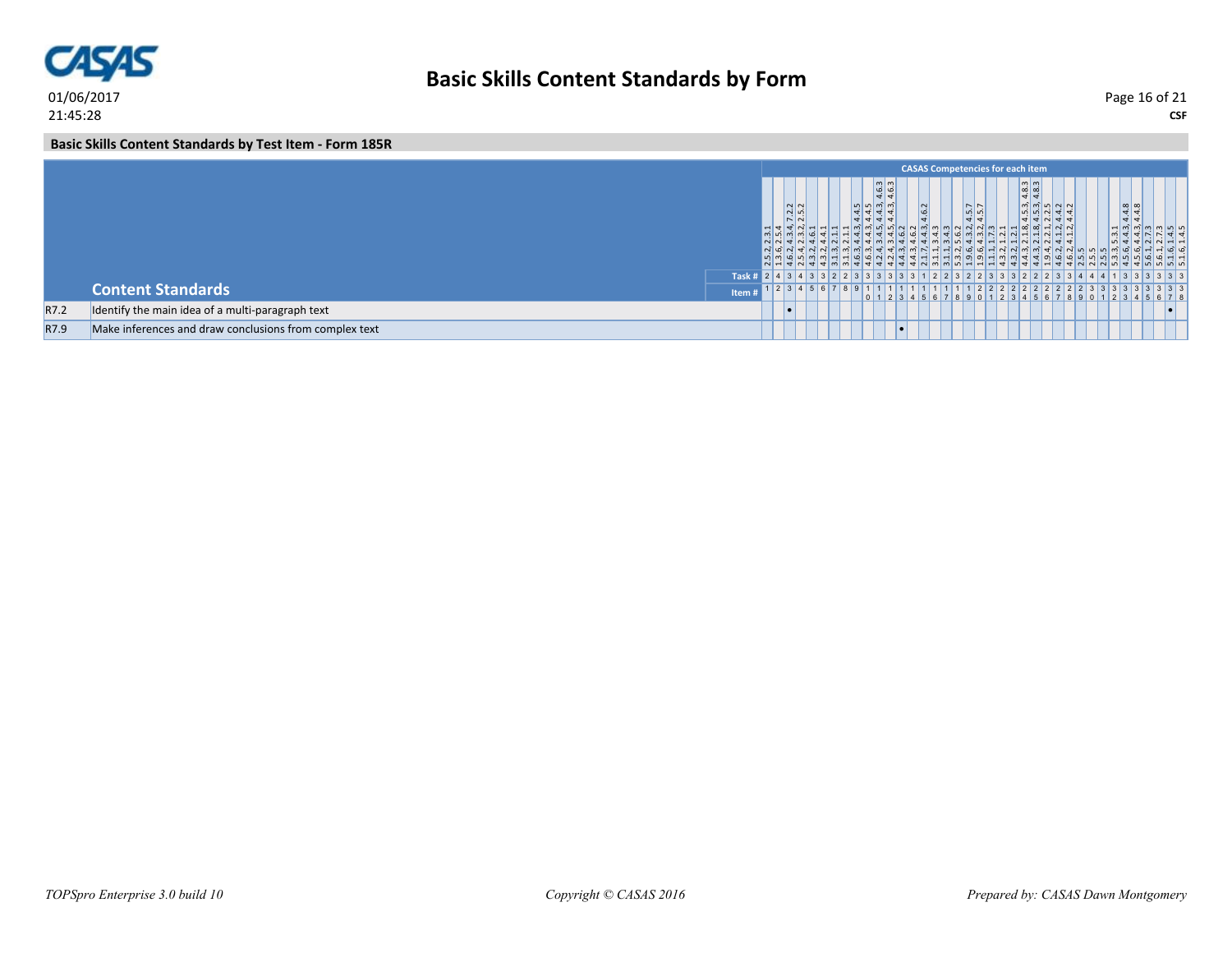

**CSF** Page 17 of 21

**Basic Skills Content Standards by Test Item - Form 186R**

|                   |                                                                                                                               |                                                                            |             |     |                  |                  |                     |                                                                                                                                                                                                                                                                                                                                                                                                        |                                 | <b>CASAS Competencies for each item</b> |               |                                             |             |           |                                |  |
|-------------------|-------------------------------------------------------------------------------------------------------------------------------|----------------------------------------------------------------------------|-------------|-----|------------------|------------------|---------------------|--------------------------------------------------------------------------------------------------------------------------------------------------------------------------------------------------------------------------------------------------------------------------------------------------------------------------------------------------------------------------------------------------------|---------------------------------|-----------------------------------------|---------------|---------------------------------------------|-------------|-----------|--------------------------------|--|
|                   |                                                                                                                               |                                                                            |             |     |                  | .2.2.1           |                     | $\frac{3}{8}$                                                                                                                                                                                                                                                                                                                                                                                          |                                 |                                         |               |                                             |             |           |                                |  |
|                   |                                                                                                                               |                                                                            |             |     |                  |                  |                     | 44<br>$\frac{1}{2}$ $\frac{1}{2}$ $\frac{1}{2}$ $\frac{1}{2}$ $\frac{1}{2}$ $\frac{1}{2}$<br>$\frac{1}{2}$   $\frac{1}{2}$   $\frac{1}{2}$   $\frac{1}{2}$   $\frac{1}{2}$   $\frac{1}{2}$   $\frac{1}{2}$   $\frac{1}{2}$   $\frac{1}{2}$   $\frac{1}{2}$   $\frac{1}{2}$   $\frac{1}{2}$   $\frac{1}{2}$   $\frac{1}{2}$   $\frac{1}{2}$   $\frac{1}{2}$   $\frac{1}{2}$   $\frac{1}{2}$   $\frac{1$ |                                 |                                         |               |                                             |             |           |                                |  |
|                   |                                                                                                                               |                                                                            | 2.3.2, 5.3. | 5.3 |                  | 1.1.3, 1.9.4,    |                     |                                                                                                                                                                                                                                                                                                                                                                                                        |                                 | 4.4.2                                   | 4.7.2         |                                             | $ 2\rangle$ |           | $\frac{4}{7}$ $\frac{7}{7}$    |  |
|                   |                                                                                                                               |                                                                            |             |     |                  |                  |                     |                                                                                                                                                                                                                                                                                                                                                                                                        |                                 |                                         |               |                                             |             |           |                                |  |
|                   |                                                                                                                               |                                                                            |             |     |                  |                  |                     |                                                                                                                                                                                                                                                                                                                                                                                                        |                                 |                                         |               |                                             |             |           |                                |  |
|                   | <b>Content Standards</b>                                                                                                      | Task # 4 3 4 1 2 4 4 2 4 4 3 3 2 2 1 1 3 3 3 3 3 3 3 3 3 3 3 4 3 3 3 3 3 4 |             |     |                  |                  |                     |                                                                                                                                                                                                                                                                                                                                                                                                        |                                 |                                         |               |                                             |             |           |                                |  |
|                   |                                                                                                                               | Item#                                                                      |             |     |                  |                  |                     |                                                                                                                                                                                                                                                                                                                                                                                                        |                                 |                                         |               |                                             |             |           |                                |  |
| R2                | <b>Vocabulary</b>                                                                                                             |                                                                            |             |     |                  |                  |                     |                                                                                                                                                                                                                                                                                                                                                                                                        |                                 |                                         |               |                                             |             |           |                                |  |
| R <sub>2.10</sub> | Interpret less common prefixes and suffixes to determine the meaning of words (e.g., impossible, anti-war, attendee)          |                                                                            |             |     |                  |                  |                     |                                                                                                                                                                                                                                                                                                                                                                                                        |                                 |                                         |               | $  \bullet   \bullet   \bullet   \bullet  $ |             |           |                                |  |
| R <sub>2.12</sub> | Interpret specialized vocabulary in context (e.g., consumer, work, field of interest)                                         |                                                                            |             |     |                  |                  | $\cdot \cdot$       |                                                                                                                                                                                                                                                                                                                                                                                                        |                                 |                                         |               |                                             |             |           | $\bullet\bullet\bullet\bullet$ |  |
| R <sub>2.3</sub>  | Interpret common high-frequency words and phrases in everyday contexts (e.g., signs, ads, labels)                             |                                                                            |             |     |                  | $\bullet\bullet$ |                     |                                                                                                                                                                                                                                                                                                                                                                                                        |                                 |                                         |               |                                             |             |           |                                |  |
| R <sub>2.6</sub>  | Interpret basic abbreviations (e.g., Mr., apt., lb.)                                                                          |                                                                            |             |     |                  |                  |                     |                                                                                                                                                                                                                                                                                                                                                                                                        |                                 | $  \bullet   \bullet  $                 |               |                                             |             |           |                                |  |
| R <sub>3</sub>    | <b>General reading comprehension</b>                                                                                          |                                                                            |             |     |                  |                  |                     |                                                                                                                                                                                                                                                                                                                                                                                                        |                                 |                                         |               |                                             |             |           |                                |  |
| R3.11             | Make connections between related information across different sections of a text                                              |                                                                            |             |     |                  |                  |                     |                                                                                                                                                                                                                                                                                                                                                                                                        |                                 |                                         |               |                                             |             |           |                                |  |
| R3.12             | Use supporting illustrations to interpret text                                                                                |                                                                            |             |     |                  |                  |                     |                                                                                                                                                                                                                                                                                                                                                                                                        |                                 |                                         |               |                                             |             |           |                                |  |
| R3.15             | Interpret idioms and collocations from context                                                                                |                                                                            |             |     |                  |                  |                     |                                                                                                                                                                                                                                                                                                                                                                                                        |                                 |                                         |               |                                             |             |           |                                |  |
| R3.17             | Interpret the connotative meaning of a word (e.g., inexpensive vs. cheap)                                                     |                                                                            |             |     |                  |                  |                     |                                                                                                                                                                                                                                                                                                                                                                                                        |                                 |                                         |               |                                             |             |           |                                |  |
| R3.4              | Read and understand moderately complex texts (e.g., general informational materials, common workplace materials)              |                                                                            |             |     |                  |                  |                     |                                                                                                                                                                                                                                                                                                                                                                                                        |                                 |                                         |               |                                             |             |           |                                |  |
| R3.5              | Read and understand complex texts (e.g., newspaper and magazine articles, technical materials, literature)                    |                                                                            |             |     |                  |                  |                     |                                                                                                                                                                                                                                                                                                                                                                                                        |                                 |                                         |               |                                             |             |           |                                |  |
| R3.6              | Interpret simple written instructions                                                                                         |                                                                            |             |     |                  |                  |                     |                                                                                                                                                                                                                                                                                                                                                                                                        |                                 |                                         |               |                                             |             |           |                                |  |
| R3.7              | Interpret detailed instructions (e.g., workplace procedures, operating instructions, consumer materials)                      |                                                                            |             |     |                  |                  |                     |                                                                                                                                                                                                                                                                                                                                                                                                        | $  \bullet   \bullet   \bullet$ |                                         | $\cdot \cdot$ |                                             |             |           | .                              |  |
| R3.9              | Interpret complex sentence structure and grammar (e.g., relative clauses, perfect tenses)                                     |                                                                            |             |     |                  |                  |                     |                                                                                                                                                                                                                                                                                                                                                                                                        |                                 |                                         |               |                                             |             | $\bullet$ |                                |  |
| R4                | <b>Text in format</b>                                                                                                         |                                                                            |             |     |                  |                  |                     |                                                                                                                                                                                                                                                                                                                                                                                                        |                                 |                                         |               |                                             |             |           |                                |  |
| R4.10             | Interpret written materials using formatting clues (e.g., headings, captions, bullets, print features such as bold)           |                                                                            |             |     |                  |                  |                     |                                                                                                                                                                                                                                                                                                                                                                                                        |                                 |                                         |               |                                             |             |           |                                |  |
| R4.2              | <b>Read clock times</b>                                                                                                       |                                                                            |             |     |                  |                  |                     |                                                                                                                                                                                                                                                                                                                                                                                                        |                                 |                                         |               |                                             |             |           |                                |  |
| R4.3              | <b>Read dates</b>                                                                                                             |                                                                            |             |     |                  |                  |                     |                                                                                                                                                                                                                                                                                                                                                                                                        |                                 | $\cdot \cdot$                           |               |                                             |             |           |                                |  |
| R4.5              | Read simple handwriting                                                                                                       |                                                                            |             |     |                  |                  |                     |                                                                                                                                                                                                                                                                                                                                                                                                        |                                 |                                         |               |                                             |             |           |                                |  |
| R4.6              | Interpret simple forms (e.g., appointment sign-in sheet, class registration)                                                  |                                                                            |             |     |                  |                  |                     |                                                                                                                                                                                                                                                                                                                                                                                                        |                                 |                                         |               |                                             |             |           |                                |  |
| R4.8              | Interpret information in charts and tables (e.g., bus schedules)                                                              |                                                                            |             |     |                  |                  |                     |                                                                                                                                                                                                                                                                                                                                                                                                        |                                 |                                         |               |                                             |             |           |                                |  |
| R4.9              | Interpret maps, diagrams, and graphs                                                                                          |                                                                            |             |     |                  |                  |                     |                                                                                                                                                                                                                                                                                                                                                                                                        |                                 |                                         |               |                                             |             |           |                                |  |
| R <sub>5</sub>    | <b>Reference materials</b>                                                                                                    |                                                                            |             |     |                  |                  |                     |                                                                                                                                                                                                                                                                                                                                                                                                        |                                 |                                         |               |                                             |             |           |                                |  |
| R5.1              | Find a word or number in an alphabetical, numeric, or other ordered listing (e.g., telephone directory, list of part numbers) |                                                                            |             |     |                  |                  |                     | $\bullet\bullet$                                                                                                                                                                                                                                                                                                                                                                                       |                                 | $  \bullet   \bullet  $                 |               |                                             |             |           |                                |  |
| R5.3              | Locate information organized in groups or categories (e.g., in a department directory, catalog, on a web page)                |                                                                            |             |     |                  |                  |                     |                                                                                                                                                                                                                                                                                                                                                                                                        |                                 |                                         |               |                                             |             |           |                                |  |
| R <sub>6</sub>    | <b>Reading strategies</b>                                                                                                     |                                                                            |             |     |                  |                  |                     |                                                                                                                                                                                                                                                                                                                                                                                                        |                                 |                                         |               |                                             |             |           |                                |  |
| R6.3              | Scan complex or extended text (e.g., web pages, documents, narratives) to find specific information                           |                                                                            |             |     | $\bullet\bullet$ |                  | $\bullet$ $\bullet$ |                                                                                                                                                                                                                                                                                                                                                                                                        |                                 |                                         |               |                                             |             |           |                                |  |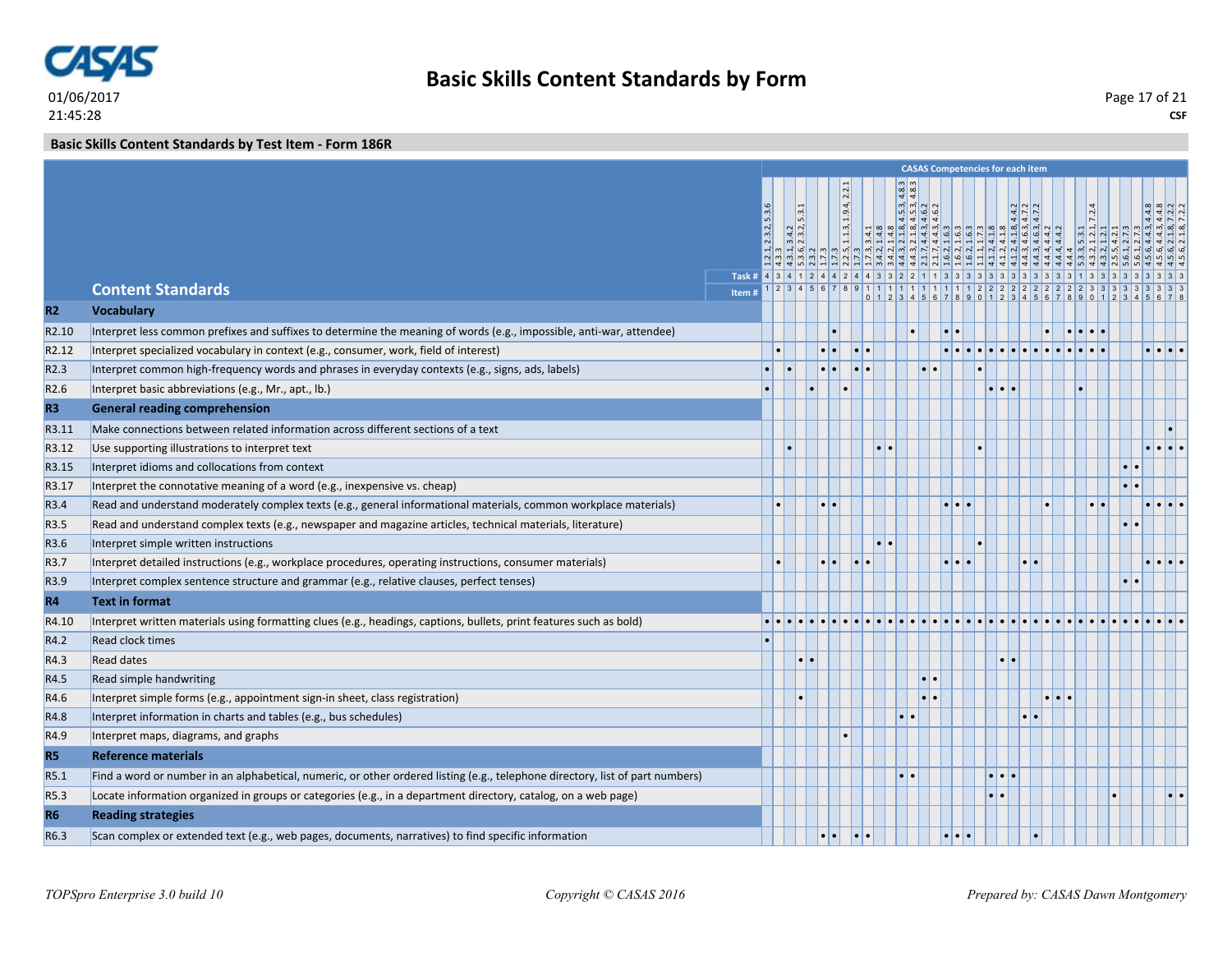

**CSF** Page 18 of 21

**Basic Skills Content Standards by Test Item - Form 186R**

|           |                                                        |             |                   |                                                      |                                                                                    |  |                                                                |                              |  | <b>CASAS Competencies for each item</b> |                                  |           |                       |  |                                                                                                                                                                                                                                                                                                                                                              |
|-----------|--------------------------------------------------------|-------------|-------------------|------------------------------------------------------|------------------------------------------------------------------------------------|--|----------------------------------------------------------------|------------------------------|--|-----------------------------------------|----------------------------------|-----------|-----------------------|--|--------------------------------------------------------------------------------------------------------------------------------------------------------------------------------------------------------------------------------------------------------------------------------------------------------------------------------------------------------------|
|           |                                                        |             | $\omega$<br>2.3.2 | $\sim$<br>∣ທ∣<br>N <sub>N</sub><br>$\frac{3.4}{2.3}$ | انہ ا<br>. .<br>$\overline{N}$<br>$\mathbf{d}$<br>l on<br>$\sim$<br>$\overline{ }$ |  | $4.\overline{8}.\overline{3}$<br>$4.\overline{8}.\overline{3}$ | $  \omega  $ سا سا سا<br>n n |  | 김김축축님님일일들로부분을할수                         | $4.3$<br>$4.7$<br>$7.2$<br>$4.7$ |           | ₹<br>$\sim$<br>$\sim$ |  | $44.8$<br>$44.3$<br>$7.2.2$<br>$\begin{array}{c} 13 & 14 & 14 \\ 14 & 14 & 14 \\ 15 & 15 & 14 \\ 16 & 16 & 15 \\ 17 & 18 & 16 \\ 18 & 19 & 19 & 11 \\ 19 & 19 & 19 & 11 \\ 10 & 19 & 19 & 11 \\ 11 & 10 & 19 & 11 \\ 13 & 10 & 10 & 11 \\ 16 & 10 & 10 & 11 \\ 19 & 10 & 10 & 11 \\ 10 & 10 & 10 & 11 \\ 11 & 10 & 10 & 11 \\ 12 & 10 & $<br>  ശ്] ശ്] ശ്] പ |
|           |                                                        | <b>Task</b> |                   |                                                      |                                                                                    |  |                                                                |                              |  |                                         |                                  |           |                       |  |                                                                                                                                                                                                                                                                                                                                                              |
|           | <b>Content Standards</b>                               | Item        |                   | 1 2 3 4 5 6 7 8 9                                    |                                                                                    |  |                                                                |                              |  |                                         |                                  |           |                       |  | 3333<br>$2$ 3 4 5 6 7 8 9 0 1 2 3 4 5 6 7 8                                                                                                                                                                                                                                                                                                                  |
| <b>R7</b> | <b>Reading and thinking skills</b>                     |             |                   |                                                      |                                                                                    |  |                                                                |                              |  |                                         |                                  |           |                       |  |                                                                                                                                                                                                                                                                                                                                                              |
| R7.2      | Identify the main idea of a multi-paragraph text       |             |                   |                                                      |                                                                                    |  |                                                                |                              |  |                                         |                                  |           |                       |  |                                                                                                                                                                                                                                                                                                                                                              |
| R7.9      | Make inferences and draw conclusions from complex text |             |                   |                                                      |                                                                                    |  |                                                                |                              |  |                                         |                                  | $\bullet$ |                       |  | $\bullet$ $\vdash$                                                                                                                                                                                                                                                                                                                                           |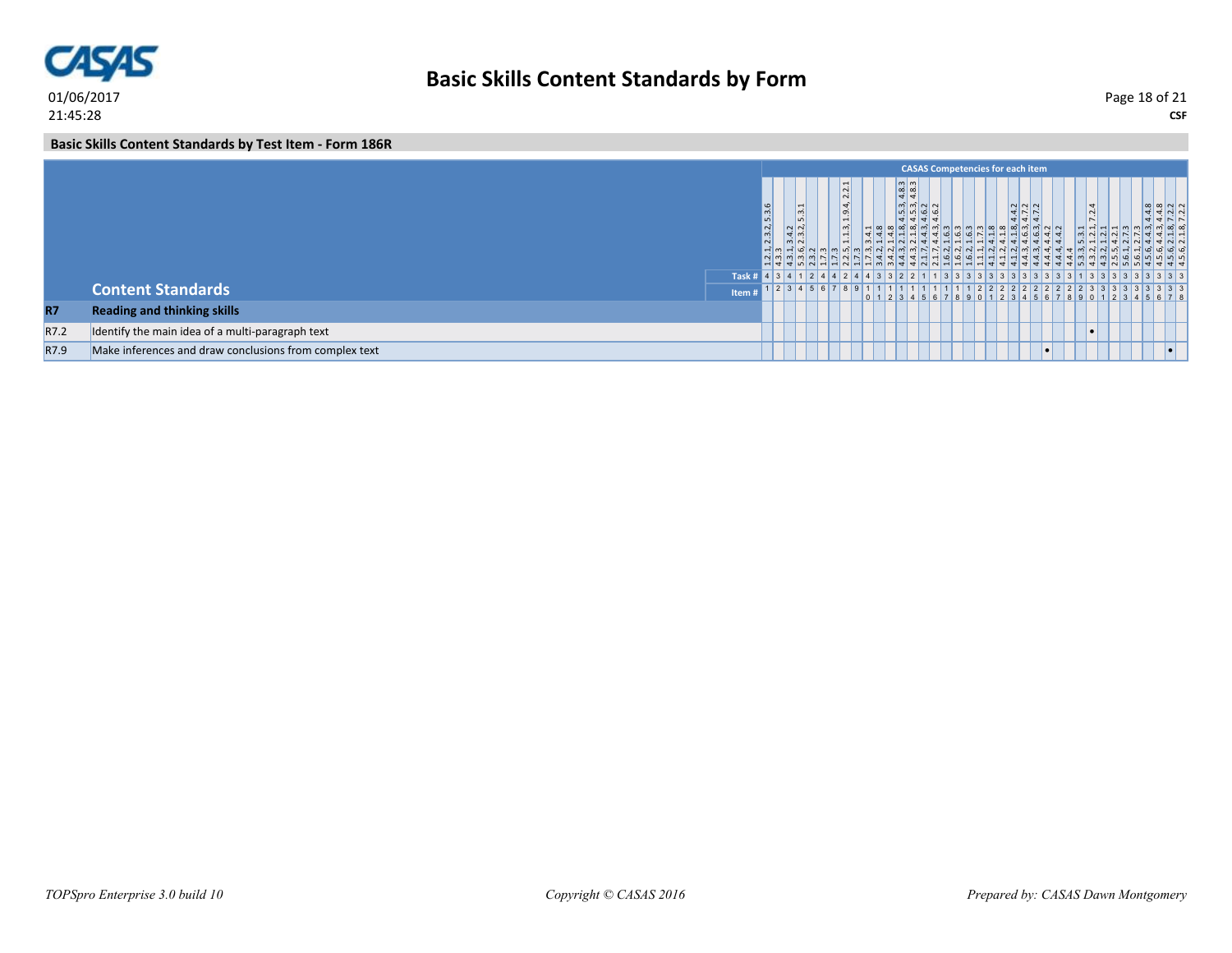

**Basic Skills Content Standards by Test Item - Form 187R**

|                   |                                                                                                                            |       |  |    |  | <b>CASAS Competencies for each item</b>         |                       |  |                         |                  |                                                                                                                                                                                                                      |  |
|-------------------|----------------------------------------------------------------------------------------------------------------------------|-------|--|----|--|-------------------------------------------------|-----------------------|--|-------------------------|------------------|----------------------------------------------------------------------------------------------------------------------------------------------------------------------------------------------------------------------|--|
|                   |                                                                                                                            |       |  |    |  | ण ण न न न न न न न न जाण न न न न जाण न न जाण ण प | $\frac{4.4.3}{4.4.3}$ |  |                         |                  | $1,2,4,4,3\n1,2,4,3,3,5,9\n1,4,5,1,7,3,2,1,8,4,6,1\n1,8,2,1,1,6\n1,4,5,1,4,7\n1,4,5,1,4,7\n1,6,2,4,1,3\n1,6,2,4,1,3\n1,6,2,4,1,3,2,1,4,5,1\n1,6,2,4,1,3,4,1,4,1,2,5,2,3,2,3,4,5\n1,6,2,4,1,3,2,1,4,5,1,4,5,2,3,3,4,$ |  |
|                   | <b>Content Standards</b>                                                                                                   |       |  |    |  |                                                 |                       |  |                         |                  |                                                                                                                                                                                                                      |  |
| R2                |                                                                                                                            | Item# |  |    |  |                                                 |                       |  |                         |                  |                                                                                                                                                                                                                      |  |
| R <sub>2.12</sub> | <b>Vocabulary</b>                                                                                                          |       |  |    |  |                                                 |                       |  |                         | $\cdot$ $\cdot$  |                                                                                                                                                                                                                      |  |
|                   | Interpret specialized vocabulary in context (e.g., consumer, work, field of interest)                                      |       |  |    |  |                                                 |                       |  |                         |                  |                                                                                                                                                                                                                      |  |
| R <sub>3</sub>    | <b>General reading comprehension</b>                                                                                       |       |  |    |  |                                                 |                       |  |                         |                  |                                                                                                                                                                                                                      |  |
| R3.11             | Make connections between related information across different sections of a text                                           |       |  |    |  |                                                 |                       |  |                         |                  |                                                                                                                                                                                                                      |  |
| R3.14             | Interpret signal words as clues to the organization and content of a text (e.g., first then; however; it's important that) |       |  |    |  |                                                 |                       |  |                         |                  |                                                                                                                                                                                                                      |  |
| R3.17             | Interpret the connotative meaning of a word (e.g., inexpensive vs. cheap)                                                  |       |  | l. |  | $\bullet\bullet\bullet$                         |                       |  |                         |                  |                                                                                                                                                                                                                      |  |
| R3.4              | Read and understand moderately complex texts (e.g., general informational materials, common workplace materials)           |       |  |    |  |                                                 |                       |  |                         |                  |                                                                                                                                                                                                                      |  |
| R3.5              | Read and understand complex texts (e.g., newspaper and magazine articles, technical materials, literature)                 |       |  |    |  |                                                 |                       |  |                         |                  |                                                                                                                                                                                                                      |  |
| R3.7              | Interpret detailed instructions (e.g., workplace procedures, operating instructions, consumer materials)                   |       |  |    |  |                                                 |                       |  |                         |                  |                                                                                                                                                                                                                      |  |
| R3.9              | Interpret complex sentence structure and grammar (e.g., relative clauses, perfect tenses)                                  |       |  |    |  |                                                 |                       |  |                         |                  | $\bullet\,\vert\,\bullet$                                                                                                                                                                                            |  |
| <b>R4</b>         | <b>Text in format</b>                                                                                                      |       |  |    |  |                                                 |                       |  |                         |                  |                                                                                                                                                                                                                      |  |
| R4.8              | Interpret information in charts and tables (e.g., bus schedules)                                                           |       |  |    |  |                                                 |                       |  |                         |                  |                                                                                                                                                                                                                      |  |
| R4.9              | Interpret maps, diagrams, and graphs                                                                                       |       |  |    |  |                                                 |                       |  |                         |                  |                                                                                                                                                                                                                      |  |
| R <sub>5</sub>    | <b>Reference materials</b>                                                                                                 |       |  |    |  |                                                 |                       |  |                         |                  |                                                                                                                                                                                                                      |  |
| R5.2              | Locate information using an index or table of contents (e.g., of a book, manual, computer application help feature)        |       |  |    |  |                                                 |                       |  |                         | $\cdot$ $\cdot$  |                                                                                                                                                                                                                      |  |
| R5.3              | Locate information organized in groups or categories (e.g., in a department directory, catalog, on a web page)             |       |  |    |  |                                                 |                       |  |                         | $\bullet\bullet$ |                                                                                                                                                                                                                      |  |
| <b>R6</b>         | <b>Reading strategies</b>                                                                                                  |       |  |    |  |                                                 |                       |  |                         |                  |                                                                                                                                                                                                                      |  |
| R6.3              | Scan complex or extended text (e.g., web pages, documents, narratives) to find specific information                        |       |  |    |  |                                                 |                       |  | $  \bullet   \bullet  $ |                  |                                                                                                                                                                                                                      |  |
| R7                | <b>Reading and thinking skills</b>                                                                                         |       |  |    |  |                                                 |                       |  |                         |                  |                                                                                                                                                                                                                      |  |
| R7.11             | Identify the writer, audience, and purpose of a text                                                                       |       |  |    |  |                                                 |                       |  |                         |                  |                                                                                                                                                                                                                      |  |
| R7.12             | Determine a writer's point of view                                                                                         |       |  |    |  |                                                 |                       |  |                         |                  |                                                                                                                                                                                                                      |  |
| R7.3              | Identify supporting points or details for a statement, position or argument on a familiar topic                            |       |  |    |  |                                                 |                       |  |                         |                  |                                                                                                                                                                                                                      |  |
| R7.6              | Paraphrase information                                                                                                     |       |  |    |  |                                                 |                       |  |                         |                  |                                                                                                                                                                                                                      |  |
| R7.9              | Make inferences and draw conclusions from complex text                                                                     |       |  |    |  |                                                 |                       |  |                         |                  |                                                                                                                                                                                                                      |  |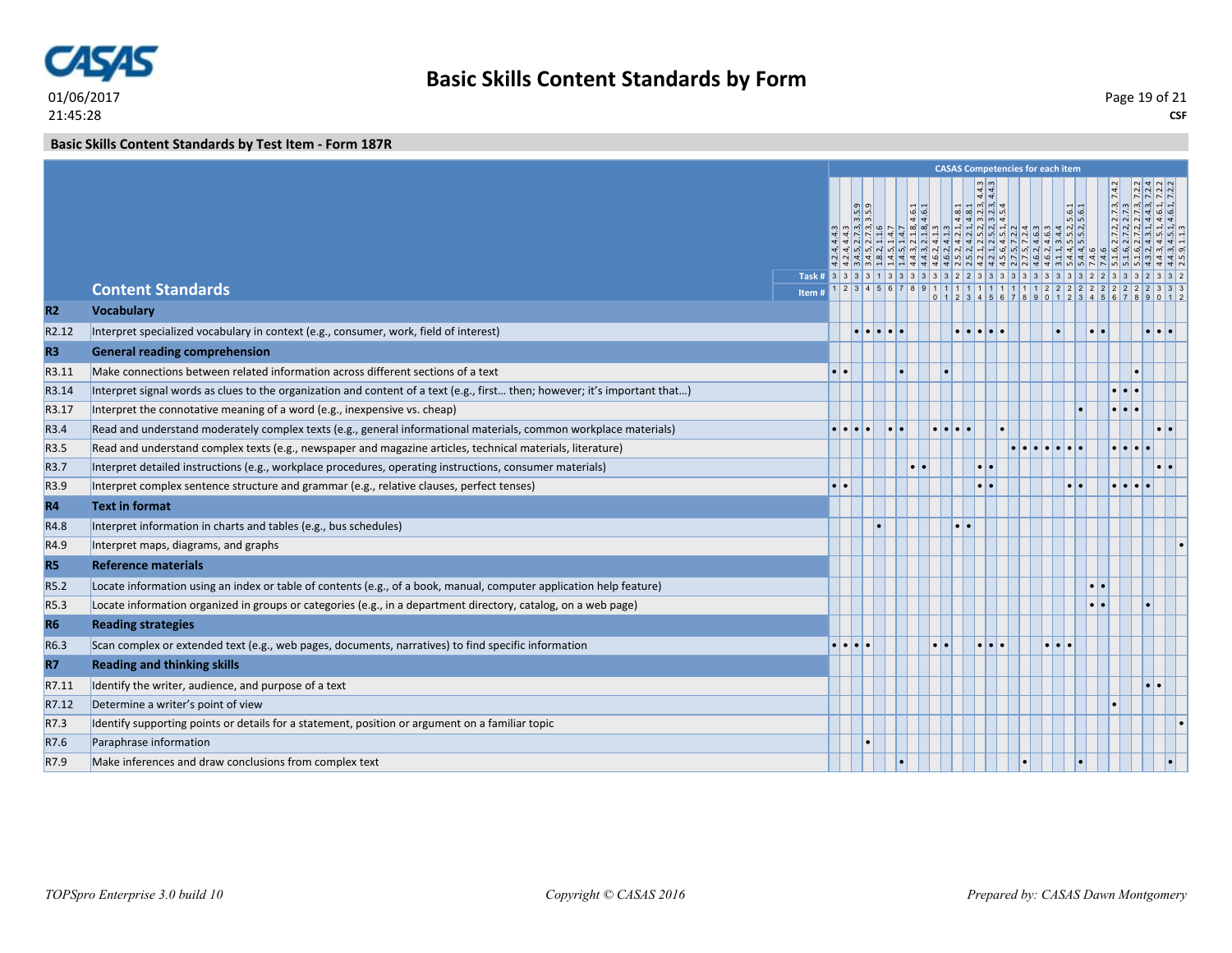

**CSF** Page 20 of 21

**Basic Skills Content Standards by Test Item - Form 188R**

|                   |                                                                                                                            |                                                              |                                           |                  |               |                         | <b>CASAS Competencies for each item</b>                                                                                                                                                                                                                                    |                  |                                   |  |                  |                                       |                                  |
|-------------------|----------------------------------------------------------------------------------------------------------------------------|--------------------------------------------------------------|-------------------------------------------|------------------|---------------|-------------------------|----------------------------------------------------------------------------------------------------------------------------------------------------------------------------------------------------------------------------------------------------------------------------|------------------|-----------------------------------|--|------------------|---------------------------------------|----------------------------------|
|                   |                                                                                                                            | Task # 3 3 2 3 3 3 3 2 3 3 3 3 4 1 3 3 2 2 3 3 3 2 2 2 3 3 3 | $\frac{4}{4}$ $\frac{4}{4}$ $\frac{1}{4}$ |                  |               |                         | $\frac{1}{7.2.2}$<br>$\begin{array}{ll} 3.11\\ 1.43, 1.45\\ 1.45, 1.43\\ 2.46, 1.13\\ 1.43, 1.43\\ 1.45, 1.13\\ 1.46, 1.1, 2.1\\ 1.42, 1.21, 2.12, 3.23, 4.43\\ 3.51, 1.21, 4.43, 46.2\\ 2.13, 2.13, 4.52\\ 2.13, 2.13, 4.52\\ 2.14, 3.46, 2.1\\ 3.41, 2.1, 2.1, 5.1\\ 3.$ |                  |                                   |  |                  | 2.7.3, 7.2.4<br>$\frac{2.7.2}{2.7.2}$ | $7.2.2$<br>4.5.4<br>4.5.4, 7.2.1 |
|                   | <b>Content Standards</b>                                                                                                   | Item#                                                        | $1 \mid 2 \mid 3 \mid$                    |                  |               |                         | 9 1 1 1 1 1 1 1 1 1 1 2<br>0 1 2 3 4 5 6 7 8 9 0 1 2 3 4                                                                                                                                                                                                                   |                  |                                   |  |                  |                                       |                                  |
| R2                | <b>Vocabulary</b>                                                                                                          |                                                              |                                           |                  |               |                         |                                                                                                                                                                                                                                                                            |                  |                                   |  |                  |                                       |                                  |
| R <sub>2.12</sub> | Interpret specialized vocabulary in context (e.g., consumer, work, field of interest)                                      |                                                              |                                           | $\bullet\bullet$ |               |                         |                                                                                                                                                                                                                                                                            |                  |                                   |  |                  |                                       | $\cdot \cdot \cdot$              |
| R <sub>3</sub>    | <b>General reading comprehension</b>                                                                                       |                                                              |                                           |                  |               |                         |                                                                                                                                                                                                                                                                            |                  |                                   |  |                  |                                       |                                  |
| R3.11             | Make connections between related information across different sections of a text                                           |                                                              |                                           |                  |               |                         |                                                                                                                                                                                                                                                                            |                  |                                   |  |                  |                                       |                                  |
| R3.14             | Interpret signal words as clues to the organization and content of a text (e.g., first then; however; it's important that) |                                                              |                                           |                  |               |                         |                                                                                                                                                                                                                                                                            |                  |                                   |  |                  |                                       |                                  |
| R3.17             | Interpret the connotative meaning of a word (e.g., inexpensive vs. cheap)                                                  |                                                              |                                           |                  |               |                         |                                                                                                                                                                                                                                                                            |                  |                                   |  |                  |                                       |                                  |
| R3.4              | Read and understand moderately complex texts (e.g., general informational materials, common workplace materials)           |                                                              |                                           |                  |               |                         |                                                                                                                                                                                                                                                                            |                  |                                   |  |                  |                                       |                                  |
| R <sub>3.5</sub>  | Read and understand complex texts (e.g., newspaper and magazine articles, technical materials, literature)                 |                                                              | $\bullet\bullet$                          |                  | $  \bullet  $ |                         |                                                                                                                                                                                                                                                                            |                  | $\bullet \bullet \bullet \bullet$ |  |                  |                                       |                                  |
| R3.7              | Interpret detailed instructions (e.g., workplace procedures, operating instructions, consumer materials)                   |                                                              |                                           |                  |               | $  \bullet   \bullet  $ |                                                                                                                                                                                                                                                                            | $\bullet\bullet$ |                                   |  |                  |                                       |                                  |
| R3.9              | Interpret complex sentence structure and grammar (e.g., relative clauses, perfect tenses)                                  |                                                              |                                           |                  |               |                         |                                                                                                                                                                                                                                                                            |                  |                                   |  |                  |                                       |                                  |
| <b>R4</b>         | <b>Text in format</b>                                                                                                      |                                                              |                                           |                  |               |                         |                                                                                                                                                                                                                                                                            |                  |                                   |  |                  |                                       |                                  |
| R4.8              | Interpret information in charts and tables (e.g., bus schedules)                                                           |                                                              |                                           |                  |               |                         |                                                                                                                                                                                                                                                                            | $\bullet$        |                                   |  |                  |                                       |                                  |
| R4.9              | Interpret maps, diagrams, and graphs                                                                                       |                                                              |                                           |                  |               |                         |                                                                                                                                                                                                                                                                            |                  |                                   |  |                  |                                       |                                  |
| <b>R5</b>         | <b>Reference materials</b>                                                                                                 |                                                              |                                           |                  |               |                         |                                                                                                                                                                                                                                                                            |                  |                                   |  |                  |                                       |                                  |
| R5.2              | Locate information using an index or table of contents (e.g., of a book, manual, computer application help feature)        |                                                              |                                           |                  |               |                         |                                                                                                                                                                                                                                                                            |                  |                                   |  | $\bullet\bullet$ |                                       |                                  |
| R <sub>5.3</sub>  | Locate information organized in groups or categories (e.g., in a department directory, catalog, on a web page)             |                                                              |                                           |                  |               |                         |                                                                                                                                                                                                                                                                            |                  |                                   |  |                  |                                       |                                  |
| <b>R6</b>         | <b>Reading strategies</b>                                                                                                  |                                                              |                                           |                  |               |                         |                                                                                                                                                                                                                                                                            |                  |                                   |  |                  |                                       |                                  |
| R6.3              | Scan complex or extended text (e.g., web pages, documents, narratives) to find specific information                        |                                                              | $\bullet\bullet$                          |                  |               | I۰.                     |                                                                                                                                                                                                                                                                            |                  |                                   |  |                  | $\bullet$                             |                                  |
| <b>R7</b>         | <b>Reading and thinking skills</b>                                                                                         |                                                              |                                           |                  |               |                         |                                                                                                                                                                                                                                                                            |                  |                                   |  |                  |                                       |                                  |
| R7.12             | Determine a writer's point of view                                                                                         |                                                              |                                           |                  |               |                         |                                                                                                                                                                                                                                                                            |                  |                                   |  |                  |                                       |                                  |
| R7.2              | Identify the main idea of a multi-paragraph text                                                                           |                                                              |                                           |                  |               |                         |                                                                                                                                                                                                                                                                            |                  |                                   |  |                  |                                       |                                  |
| R7.3              | Identify supporting points or details for a statement, position or argument on a familiar topic                            |                                                              |                                           |                  |               |                         |                                                                                                                                                                                                                                                                            |                  |                                   |  |                  |                                       |                                  |
| R7.6              | Paraphrase information                                                                                                     |                                                              |                                           |                  |               |                         |                                                                                                                                                                                                                                                                            |                  |                                   |  |                  |                                       |                                  |
| R7.9              | Make inferences and draw conclusions from complex text                                                                     |                                                              |                                           |                  |               |                         | $\bullet$                                                                                                                                                                                                                                                                  | $\bullet\bullet$ |                                   |  |                  |                                       |                                  |